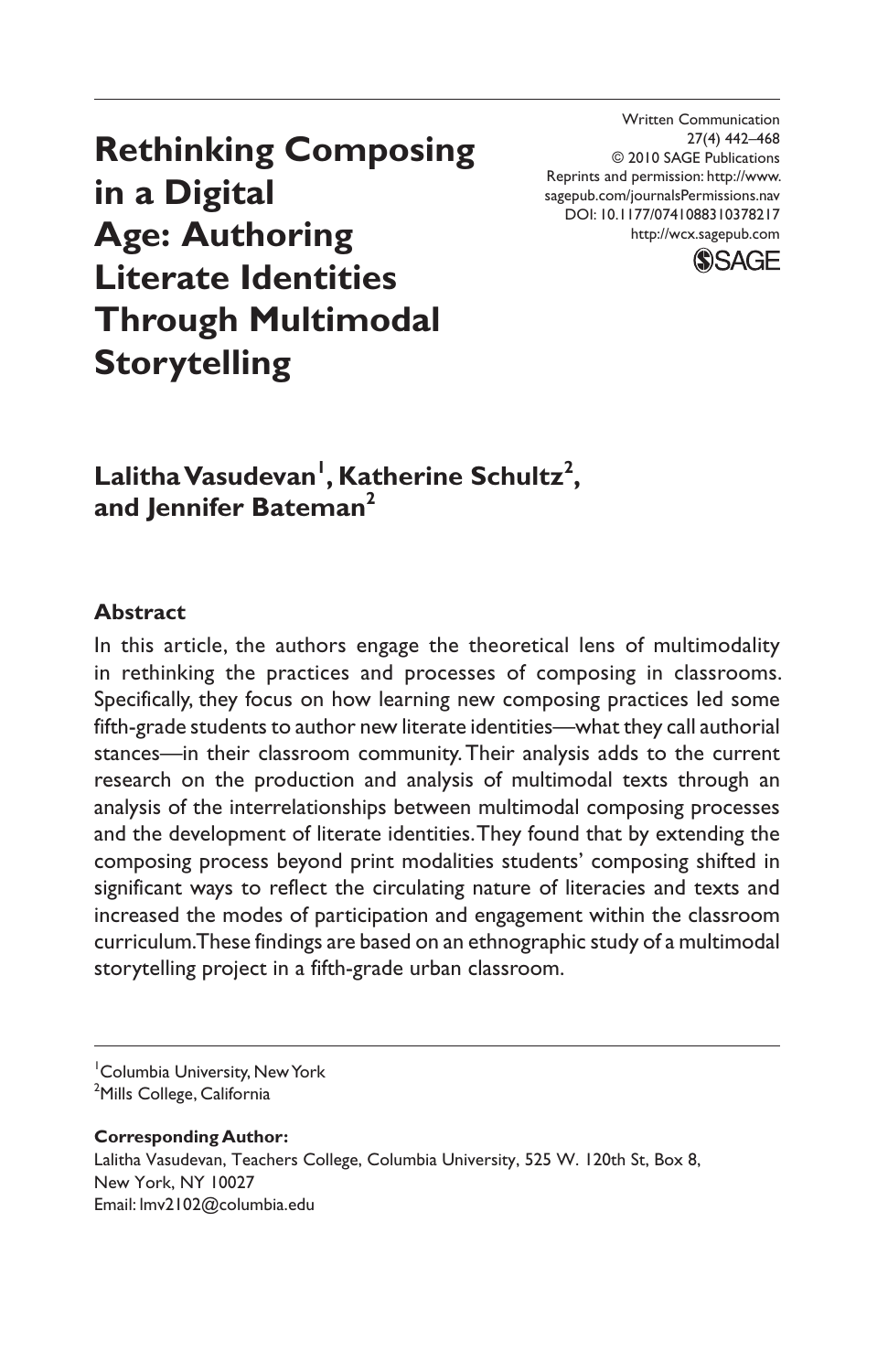#### **Keywords**

multimedia, adolescent literacy, narrative writing, new literacies, English curriculum

Michael stood proudly next to his desk, on top of which he had placed a shoebox that contained artifacts for his memoir pocket. It was his turn to share with the entire class, and he pulled out a family photograph from his construction paper pocket. His explanation for the photograph focused on the family's weekly attendance at church, where Michael had recently been asked to take on an additional responsibility. He smiled shyly as he shared this story, a gesture not entirely uncharacteristic for a boy who was more often quiet during academic conversations and boisterous on the playground. Next, Michael used a page he had torn out of a magazine that showed a basketball player in midair to describe one of his passionate interests. As he narrated these stories, Michael's tone became more animated.

When he entered her classroom in September, Michael's fifth-grade teacher had been told by her colleagues to keep an eye on Michael. On a typical day, bursting with enthusiasm that on some days he barely contained, Michael gravitated more quickly to talk about a recent football game than to more traditionally academic tasks. As we describe in this article, the introduction of multimodal storytelling—or narrating stories through a range of print, visual, and audio modalities—allowed Michael and many of his peers to draw on their knowledge, experiences, and passions nurtured in their home communities to tell new stories and become more deeply engaged in the academic content of school. We argue that the introduction of new composing tools and processes provided students with the opportunity to take on a broader range of available identities as "successful" students in an academic setting.

In this article, we analyze what happened when a multimodal storytelling project was introduced in a fifth-grade urban public school classroom. Our study investigated the following questions: "What is the range and variation of literacy practices in this classroom?" "What literate identities do students develop and perform within the context of a yearlong multimodal storytelling project?" "How does multimodality help us rethink and reimagine composing processes?" In particular, we focus on how learning new composing practices led some students to author new literate identities—what we call authorial stances—in their classroom community. Through these new composing processes, youth developed a stronger and more engaged presence in the classroom community, shifting their modes of participation and sense of themselves as "students" (Schultz, 2009). Our analysis is grounded in the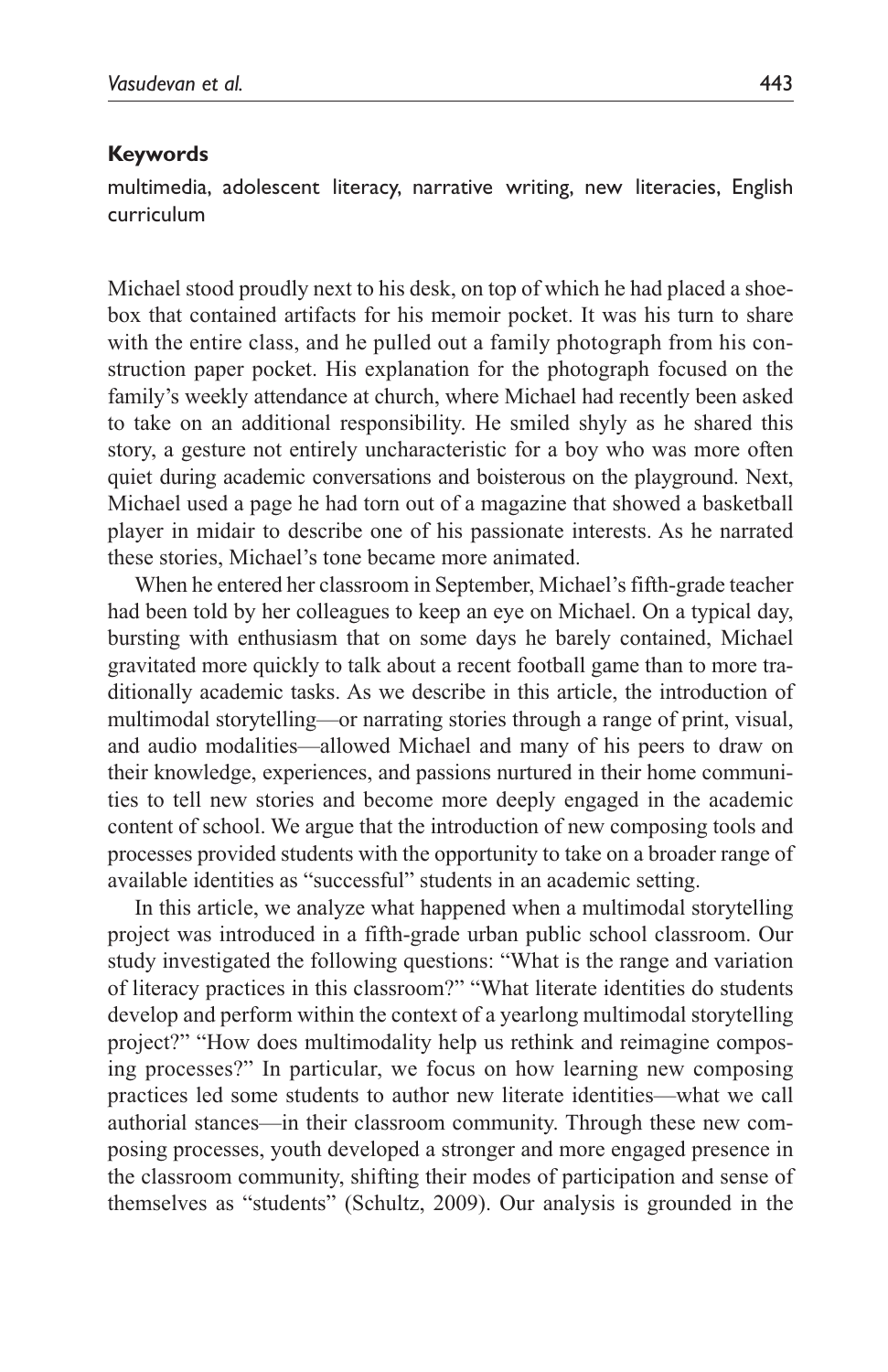ways adolescents embraced opportunities to become more fully engaged in the traditional English/Language Arts curriculum by drawing on their home, school, and community lives and telling stories through multiple modalities and genres. In doing so, we focus on the nature of composing as a dimension of authoring and we explore how the theoretical lens of multimodality is helpful in rethinking the practices and processes of composing.

We build on existing notions of how students' identities are shaped and their subjectivities are expressed through the literacy practices that youth engage in across settings. We add to the current research on multimodal text production and analysis (Jewitt, 2002; Kress & Van Leeuwen, 2006; Ranker, 2008; Rowsell & Pahl, 2007) by foregrounding an analysis of the interrelationships between multimodal composing processes and the development of literate identities (Vasudevan, 2009). In this article, we attend to the ways in which the youth, through their engagement with multiple modalities and the production of multimodal texts, shifted their modes of participation in the school curriculum.

In recent years, with the advent of new technologies and the attendant new media, researchers have begun to reframe theories on writing and composition (Schultz, 2006). Although youth are often deeply engaged in a wide range of literacy practices outside of school, the prevalence of high stakes testing and mandated curriculum in the United States and elsewhere has meant that the literacy curriculum taught in school is often tightly regulated and controlled. The focus on narrowly defined evidence of academic achievement has led to fewer opportunities to connect school learning to students' interests, knowledge, and experiences from outside of school (Schultz & Hull, 2008).

Through a close examination of the multimodal composing processes of youth, we seek to add to the literature on writing composition. In early studies of composition, researchers documented the stages of writing development through the examination of children's written products (e.g., Braddock, Lloyd-Jones, & Shoer, 1963). In the 1970s, researchers described the composing processes of individual writers (e.g., Emig, 1971; Perl, 1979) by asking writers to talk aloud about how they wrote. More recent research locates composition processes in the social interactions between and among peers (e.g., Dyson, 1988, 1989; Lensmire, 1994; Schultz, 1997). While text analysis was useful to understand the increasing complexity of written products, the introduction of qualitative methods allowed researchers to document and analyze the writing processes of individuals and groups. Visual methodologies and the use of multimedia in composing, along with attention to writers' identities, have shifted the current understandings of writing development. Scholars have begun to document growth or development in writing through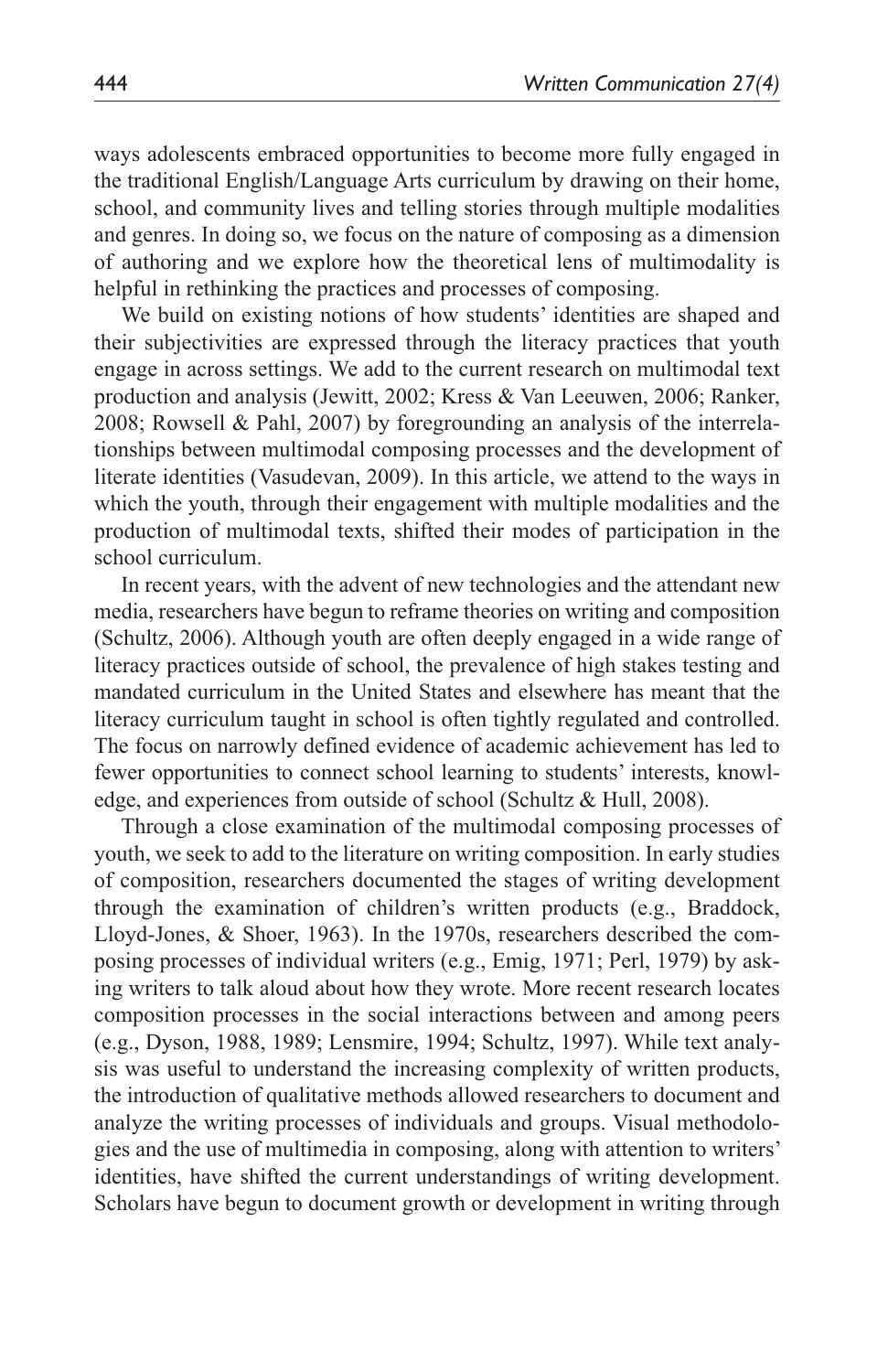the choices of media and modalities writers make as they compose (e.g., Jewitt & Kress, 2003; Kress, 2003), in addition to the sophistication or complexity of the writing process and product. We were particularly interested in the relationships between new modes of composing, school identities, and participation.

Data were collected for this study just prior to the preponderance of Web 2.0 technologies, which means that the multimodal storytelling in this project does not reflect the composing affordances of mobile technologies such as smart phones, customizable handheld video game consoles, music players, and the like. In recent years, significant changes in the infrastructure of Web technologies has given rise to the evolution of a World Wide Web where the practices associated with knowledge production, communication, and self-representation have become increasingly social and participatory (Ito et al., 2009; Jenkins, Clinton, Purushotma, Robison, & Weigel, 2006). This new digital landscape presents important and largely untapped implications for composing and literate identities in the classroom, which we discuss in the conclusion of the article.

### **Conceptualizing Literate Identities**

This study is grounded in sociocultural theories of identities and literacies, which allow us to conceptualize how students authored literate identities in a multimodal storytelling landscape. More recent sociocultural theories offer explanations of how individual and group norms are always constructed in the moment. For instance, Wortham (2006) offers an explanation for social identification based on the theory that individuals draw on models of identity that are locally produced and, at the same time, widely circulating across time and space. Holland, Lachicotte, Skinner, and Cain (1998) describe what they call "identity in practice" (p. 271) and explore its relationship with agency. According to Holland and her colleagues, people construct their identities within contexts of "figured worlds" or culturally shared practices. The authors highlight the importance of improvisation as a practice that describes "where along the margins and interstices of collective cultural and social constructions how, and with what difficulties human actors, individuals, and groups are able to redirect themselves" (p. 278) or act with agency. According to these theories, people take on identities in relation to context and experience. The identities are not intrinsic or separate from social contexts and interactions; rather they are embodied and enacted in practice.

Research on literacy practices has traditionally proceeded on two separate pathways. School-based research has focused on reading and writing in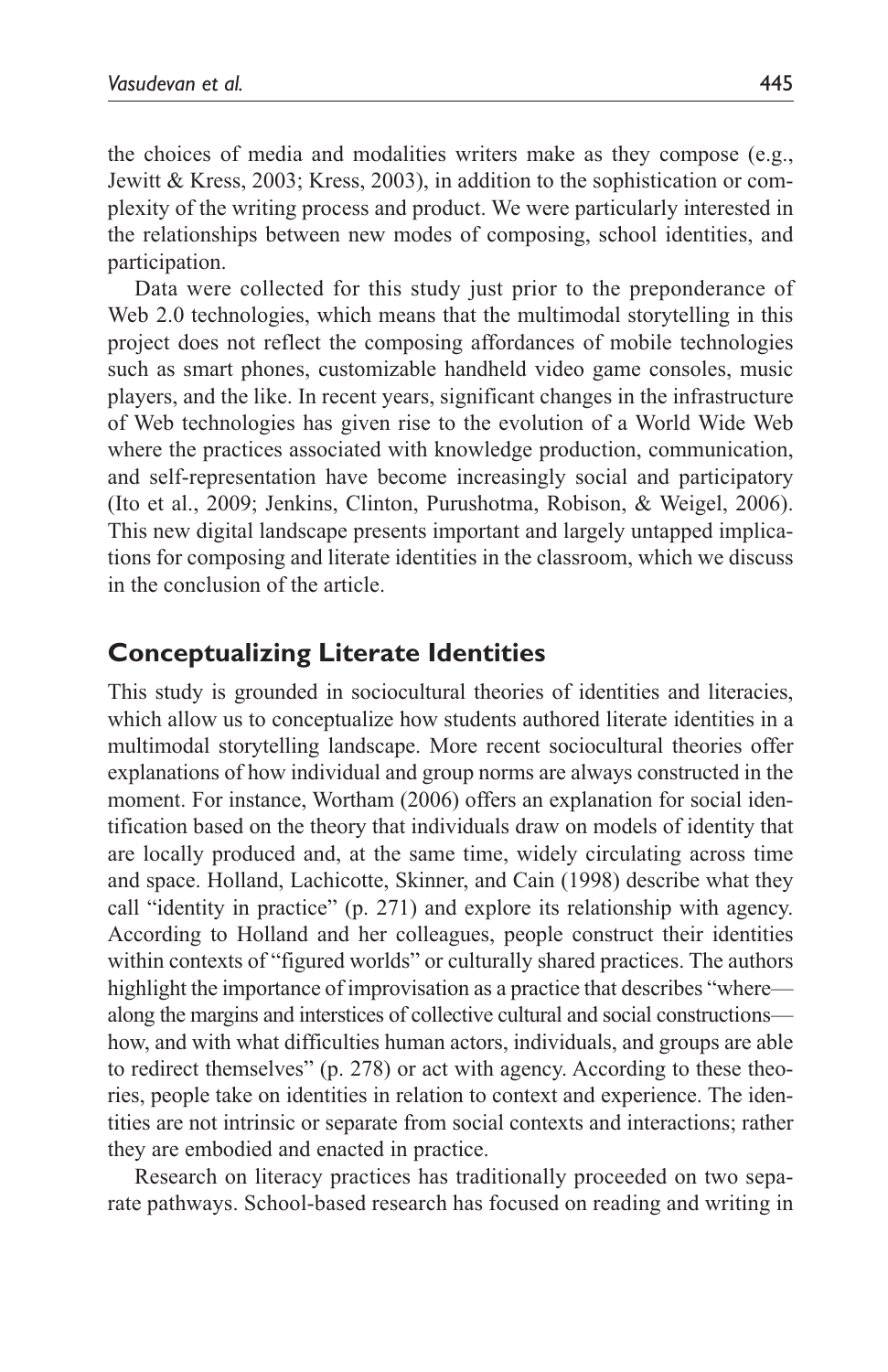classrooms, with the goal to improve students' academic performance. Outof-school research has documented the myriad literacy practices that occur in a range of institutions and social spaces. Often the purpose of this research is to document the wide range of possibilities for youth. Although important conceptual advances in literacy studies have been made in recent years, there continues to be a divide between the engagement claimed for many youth through out-of-school literacy practices in contrast with their alienation from school-based reading and writing (Hull & Schultz, 2001). Despite a proliferation of opportunities for multimodal composing outside of school (e.g., blogging, social networking), all too frequently youth only read and compose paper-based printed texts inside school. Students like Michael are rarely invited to bring their out-of-school knowledge and interests into the classroom because it does not easily fit into the mandated daily lessons or the routinized modes of school participation. When and if youth are invited to draw on their out-of-school lives, they often do so within predetermined templates and primarily in written texts. In a time when academic success is predicated on test-taking and participation in a narrow range of literacy practices, there is also an increasingly narrow scope of literate or academic identities available for youth in school. Their sense of themselves as students and as literate is circumscribed by the restricted range of opportunities available to display their knowledge and to engage in meaningful participation in the classroom.

Even within a climate where students' identities are increasingly circumscribed, however, there continues to exist possibilities for productive disruption of these normative definitions of what it means to be literate within classroom boundaries. Researchers have begun to document how the introduction of storytelling in various forms such as personal narrative texts, journal writing, and more recently digital storytelling provide opportunities for youth to develop and display different literate identities (Skinner & Hagood, 2008). We understand the significance of stories for shaping social realities (Bruner, 1991; Solórzano & Yosso, 2001) and for providing opportunities for storytellers to assert narrative authority in crafting one's cultural identity (Dyson & Genishi, 1994). All too often, however, there is little room in the curriculum of urban classrooms for practices that are responsive to the individual needs and proclivities of adolescent students given the state and local mandates and high stakes testing (e.g., Ladson-Billings, 1994; Ladson-Billings & Tate, 2006).

A multimodal understanding of composing practices widens the lens of composing to include the modal affordances, identities, participation structures, and social interactions and relationships that shape and are shaped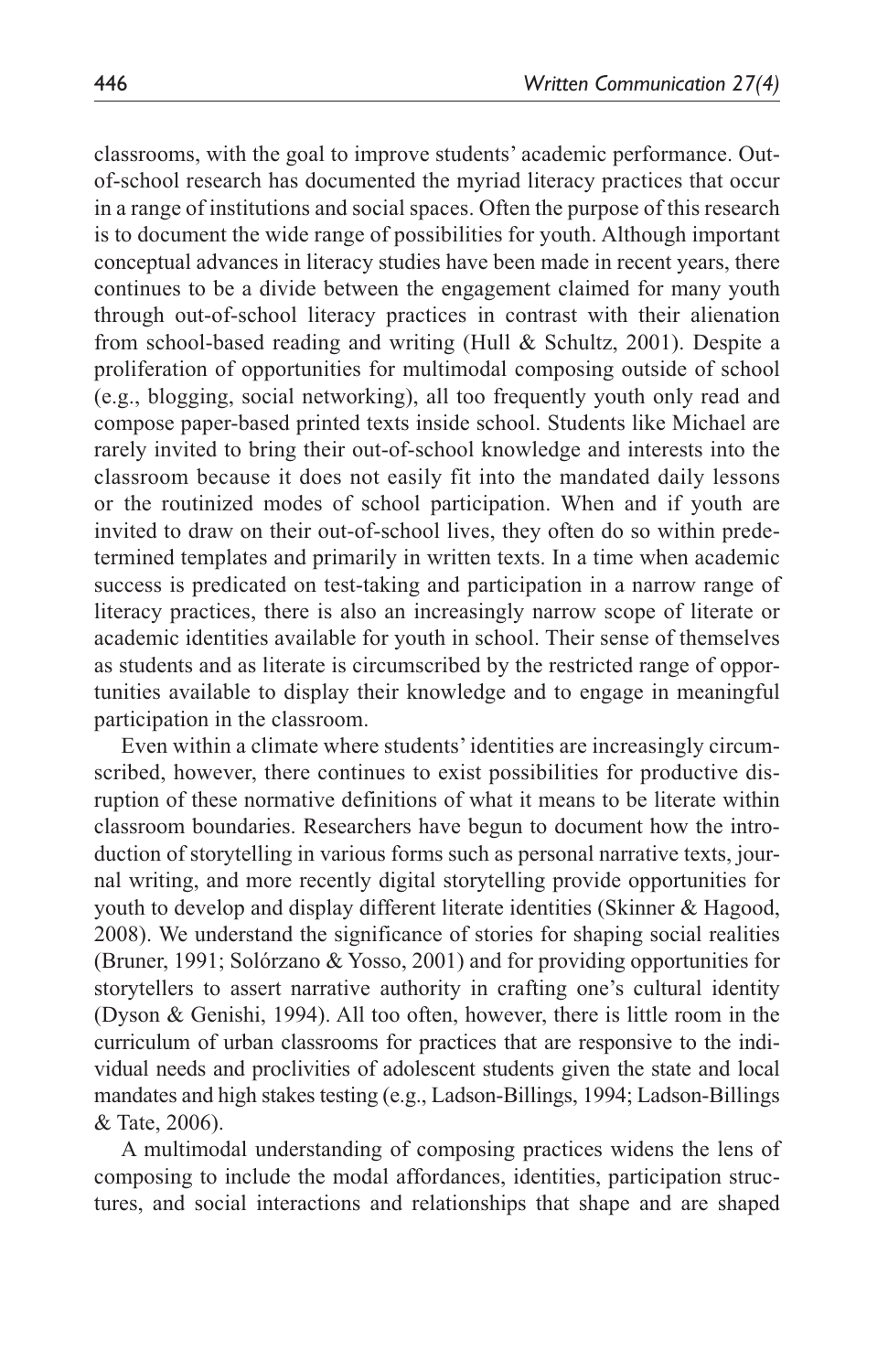through the engagement of multiple modalities for the production of meaning (Jewitt & Kress, 2003; Kress, 2003; Siegel, 2006; Vasudevan, 2006). The use of multiple modalities for composing is evident in emergent and existing genres such as digital stories, documentary filmmaking, and podcasts, all of which are gaining popularity in out-of-school organizations for youth and adults (Goodman, 2003; Hull & Katz, 2006; Soep, 2006). For instance, in a community center located in Oakland, California, Glynda Hull and her colleagues worked with youth and adults to compose and perform sophisticated digital stories that combine a variety of semiotic systems and technologies (e.g., Hull, 2003; Hull & James, 2007). In their analysis of one digital story, Hull and Nelson (2005) focused on the multiple modes of meaning that are found in digital stories and argue that new meanings, identities, and roles are made possible when youth are able to use more than one mode to convey their ideas. Through the engagement with a diverse range of modalities, youth produce new texts for new audiences and participate across online and offline spaces, transcending local and global boundaries (Maira & Soep, 2005; Nayak, 2003). In the process of this multimodal text production, their identities become sedimented over time (Rowsell & Pahl, 2007). Contexts that are rich with multiple modalities provide adolescents with the opportunities to develop and express their identities across the production of multiple kinds of texts that represent a variety of stories and use a range of modalities. In our study, we drew on research about digital storytelling but used the term multimodal storytelling to encompass the wide range of digital and nondigital composing in which the students were engaged throughout the project.

Recent work documents the use of multiple modalities for composing within classroom contexts. Kinloch (2007, 2010) illustrates how students used mapping, photography, and video interviews to document the gentrification of their Harlem neighborhood for a project that grew out of classroom conversations. Video, Kinloch argues, opened up a new space for critique and demonstrating literate identities. Similarly, a group of young women engaged in critical inquiry projects within an autobiographical writing and photography elective in an urban, public charter school (Wissman, 2007). In this course, they composed written and photographic self-portraits, narratives, and essays while displaying myriad literate identities that were reflective of their personal histories and collaborative inquiries. Wissman (2008) frames photography as a "medium of seeing" through which the young women could be recognized "as social beings with historical legacies, emergent identities, and social commitments, all of which can inform the production of the images" and other personally relevant visual texts (p. 14). In addition to opening up new spaces for composing (Kinloch) and providing a lens into the myriad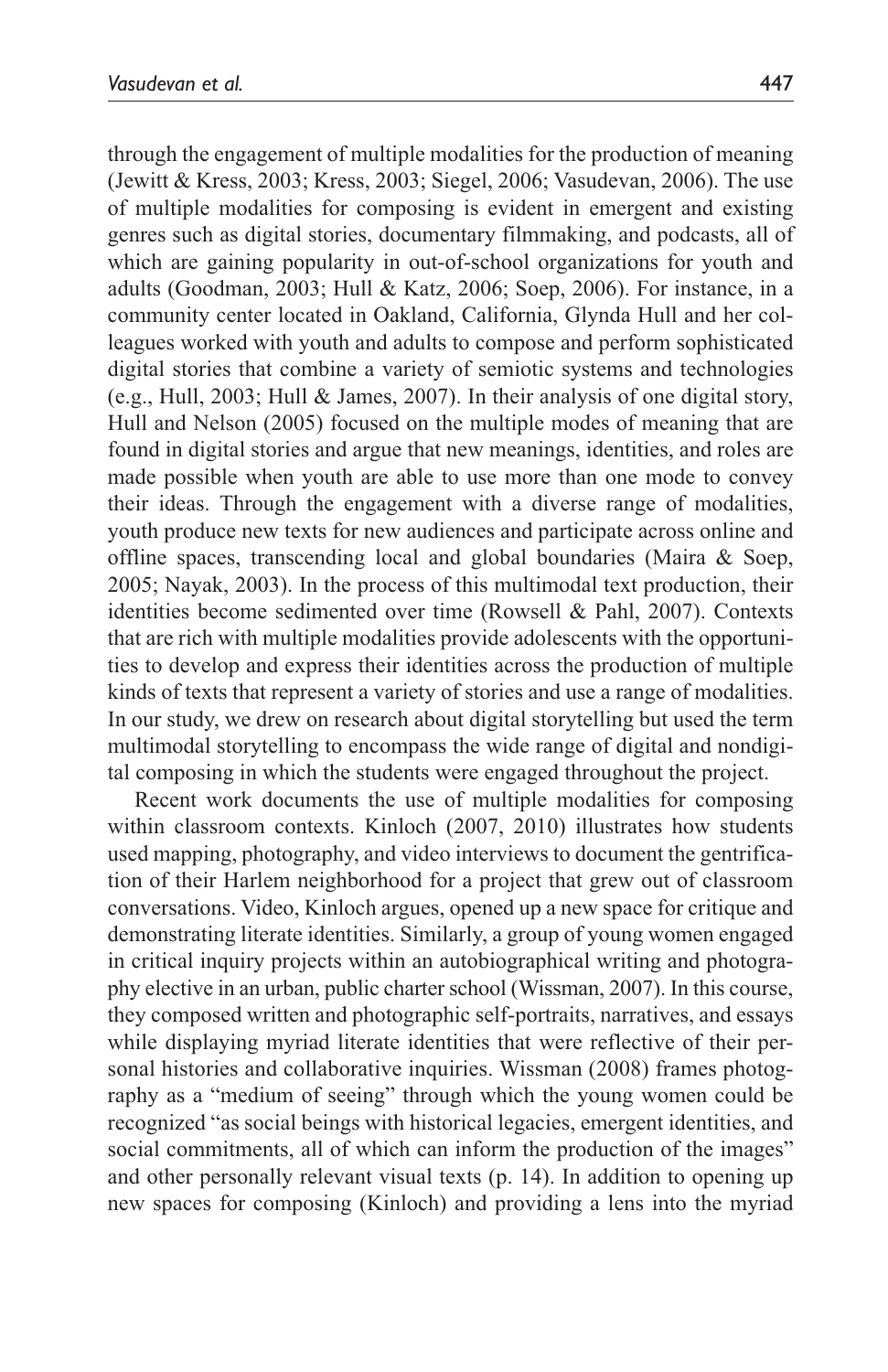contexts of composing (Wissman), multiple modalities, whether digital or not, open up new ways to think about and engage in teaching and learning relationships. For instance, some adolescents are engaged in critical inquiry and engagement with hip-hop texts through which they assume positions of textual authority in the classroom context (e.g., Hill, 2009; Morrell, 2002). Hill (2009) argues that embodying a stance of culturally relevant teaching requires both a recognition of the texts and practices that youth bring into the classroom and meaningful pedagogical engagement of these communitybased artifacts.

Our study pays particular attention to the interrelationships among new composing practices, participation, and the emergence of literate identities through curricular opportunities in school. We understand storytelling as a discrete literacy event and a composing practice that occurs across space, time, and modes. With a focus on students' composing practices as well as the stories that emerged through their multimodal engagement, in this project we attended to the scripted as well as unscripted moments of multimodal engagement. These revealed the various ways in which students carried traces of their literate practices that circulate across community, home, and school contexts. This research contributes knowledge about the possibilities of these curricular and pedagogical practices for attending to and cultivating literate identities in the classroom. In addition, we suggest that these understandings gained from attention to multimodal composing practices add critical dimensions to composition theory.

## **Research Context and Design**

In this article, we report on our documentation and analysis of adolescents' composing practices while they were engaged in a multimodal storytelling project. The study took place in a fifth-grade classroom located in a multiracial and multinational urban public school. Working as researchers and practitioners, we collaborated closely with a classroom teacher to introduce students to diverse visual and aural resources with which to compose a range of texts. We attended to the multiple ways in which adolescents selected a range of digital modes such as digital photography, video, audio recording, and video editing software to compose stories in the classroom. We investigated how they enacted their identities through these varied and multimodal composing practices. In addition, throughout the project, we sought to understand the possibilities for increasing student engagement in learning by adding digital modalities and creating opportunities to bridge home and classroom worlds in a language arts classrooms located in an urban district.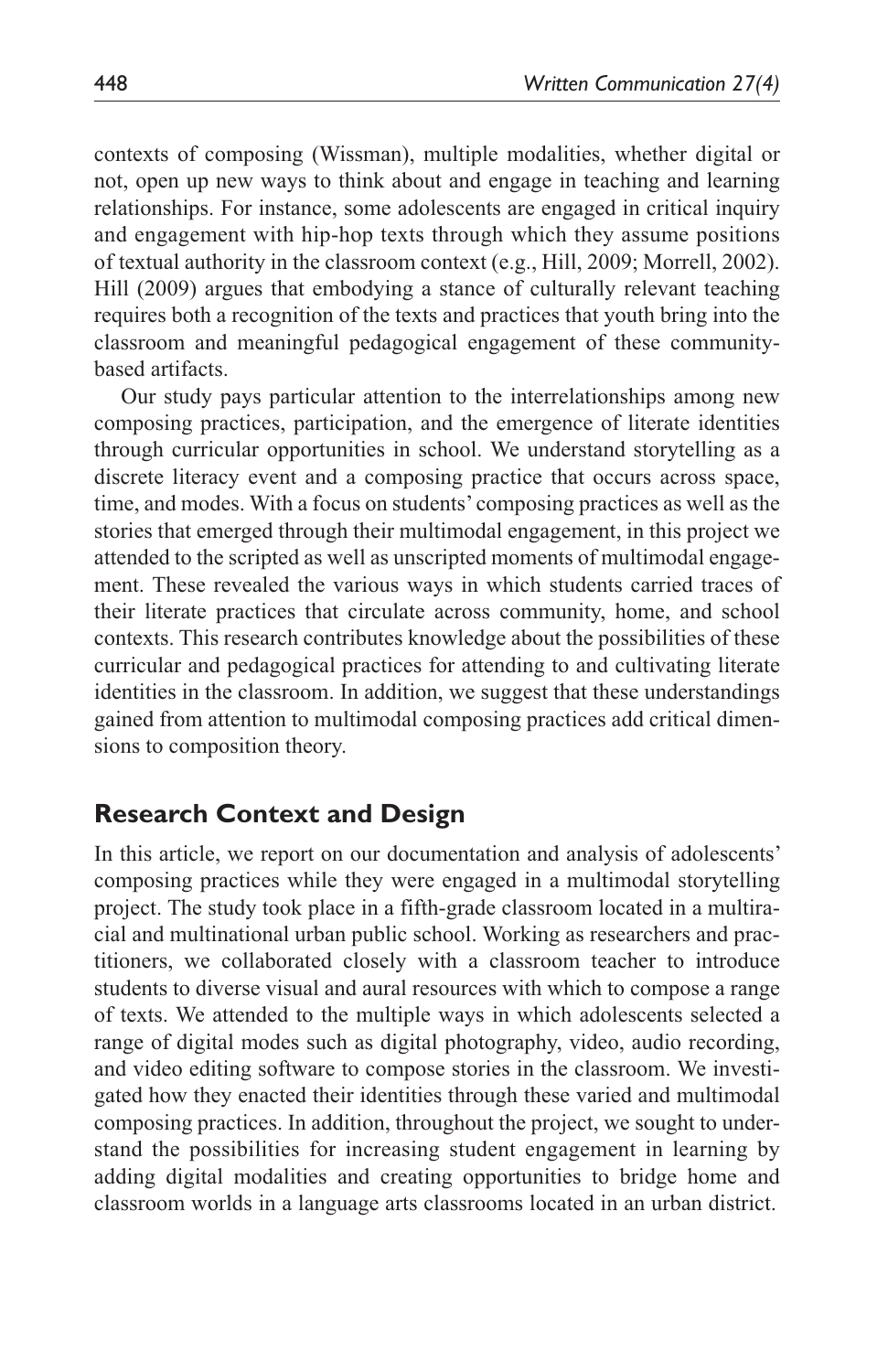The large brick building housing the K-8 school where this study was located covers an entire city block. Wide hallways separate the sizeable classrooms that are framed on one side by windows extending up to the ceilings. In the year of the study, the fifth-grade classroom was filled with desks clustered in groups of six or eight with books, posters, and old computers lining the walls. Several rectangular tables were arranged near the windows and served as the location for most of our work with students. Although at first glance the racial composition of the class seemed to mirror most schools in this urban district, which are typically 98% African American, a closer look at the students revealed greater ethnic diversity, including recent immigrants from Cambodia, Bangladesh, Puerto Rico, Nigeria, Ethiopia, and Haiti, among other countries. Throughout the school, more than 20 languages were spoken.

The study reported in this article was initiated as a collaboration between two researchers (Lalitha Vasudevan and Katherine Schultz), a community artist (Jennifer Bateman), and a classroom teacher (Amelia Coleman). From its inception, the researchers, artist, and classroom teacher worked closely together to articulate the research questions and goals of the study, design the classroom activities together, including data collection and analysis. Researchers often acted as teachers, working closely with the students in a range of ways throughout the school year. Likewise, the classroom teacher was intimately involved in formulating research questions, data collection, and the ongoing analysis that characterized our iterative research process.

We introduced a series of interconnected projects throughout the year that formed the core of our work with students for this project. These projects were designed to complement the teacher's curricular plan for her students and the District curriculum. The teacher in turn created time for these projects to be integrated into the curriculum throughout the school year. Beginning with print text, as an initial assignment the students composed "Where I'm From" poems, an activity elaborated by Linda Christensen (2000). As illustrated in the opening vignette of this article, our second project was the creation of "Memoir Pockets." For this project, students were asked to bring three or four items from home that told a story about a particular aspect of their lives, placing them in a pocket made out of construction paper. The students used these items to tell stories aloud to their classmates and later to compose at least one story that drew on their home, family, and community knowledge.

Later in the fall, students went on neighborhood walks in small groups with the goal of identifying and photographing buildings that held stories for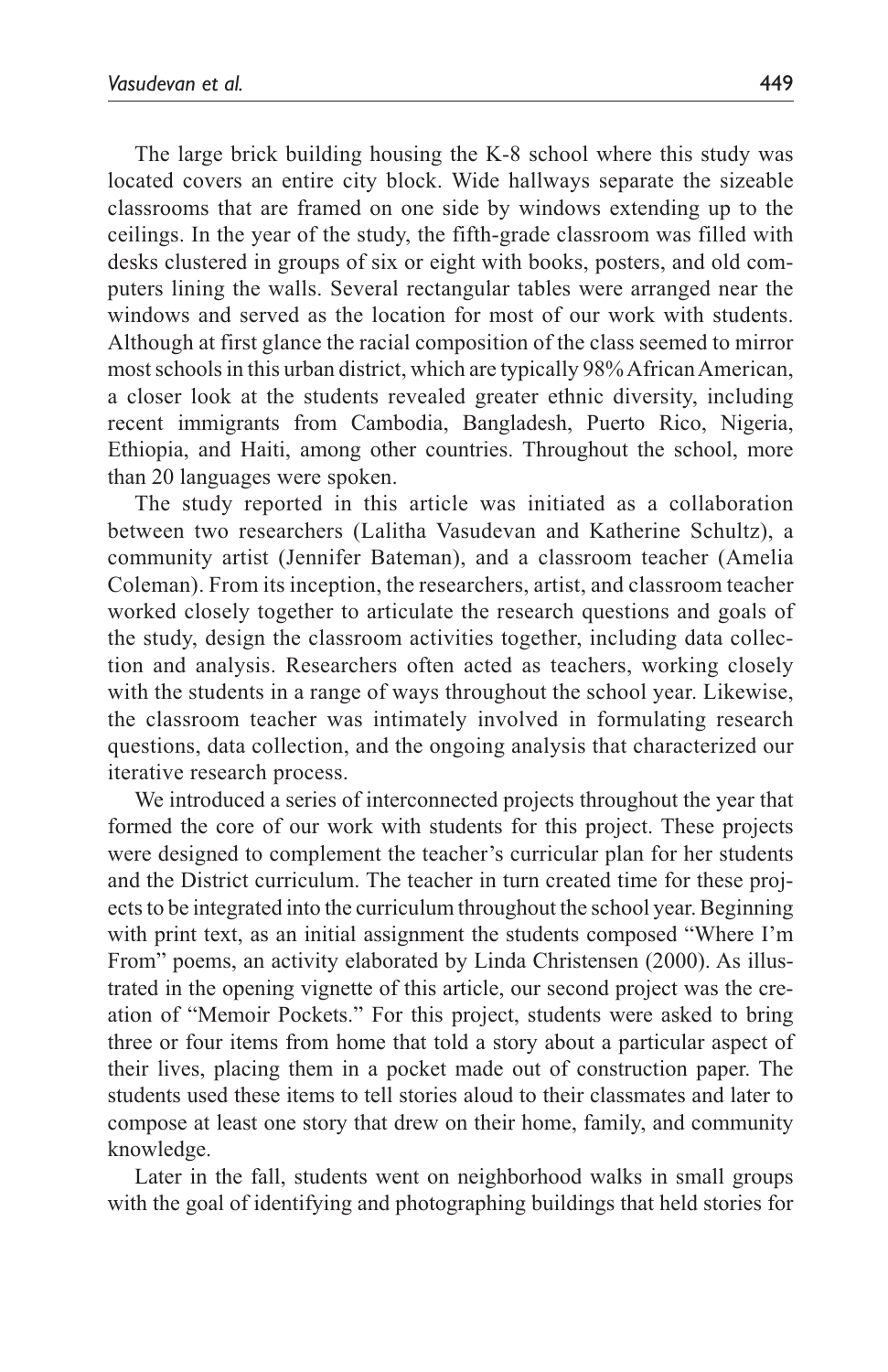them in a project we called "Buildings Speak." After they photographed these buildings, students recorded stories on site that they later transcribed, expanded through writing, and revised several times using the photographs and oral renditions of the stories. In a subsequent project, students gathered sounds from the community to tell a story. To create these "Sound Portraits," students used audio and video recorders to collect a variety of sounds, using these audio artifacts to compose stories from their communities. As a culmination of this yearlong project, students drew on each of these modes (visual and aural) and modalities (writing, cameras, digital voice recorders) in order to compose a story about themselves as readers and writers using the iMovie video editing software. For this final project, students were instructed to select a lead mode from which to tell their story. The lead modes varied: some students began with a written text, while others composed the story by beginning with a series of pictures, and still others started with a soundtrack. We called this entire process multimodal storytelling, which we envisioned as a curricular approach to the study and integration of multiple expressive modalities in composing. Our systematic documentation of the process of composing these stories is at the center of our research (see, Schultz, 2009; Schultz & Coleman, under review).

We used interpretive methods to gather data including detailed field notes, audio and video tapes of whole class and small group discussions in the classroom and outside of school, formal and informal interviews with students and the teacher, and artifacts including student writing, a variety of multimodal artifacts such as the multimedia documents that students produced using iMovie software, and teacher memos. The multimodal documentation also included youth productions from neighborhood walks and other projects when the students used documentary modalities such as the video camera and audio recorder to capture the activities. Documentation of this project proved challenging as researchers were often engaged in leading activities while documenting the process. Thus the doing of the project was tightly integrated with its recording and representation. Data were analyzed through systematic document review to elicit patterns and themes that were checked among researchers and across data sources. From this analytic process, case studies of students were constructed to illustrate patterns of participation in the multimodal storytelling project. In this article, we highlight the composing processes of two students, Michael and Saima, which illustrate central themes and patterns from across the data set. We use these cases to elaborate two different authorial stances taken up by the youth, which allow us to argue for new ways to reconceptualize composing and pedagogical practices across school and community contexts.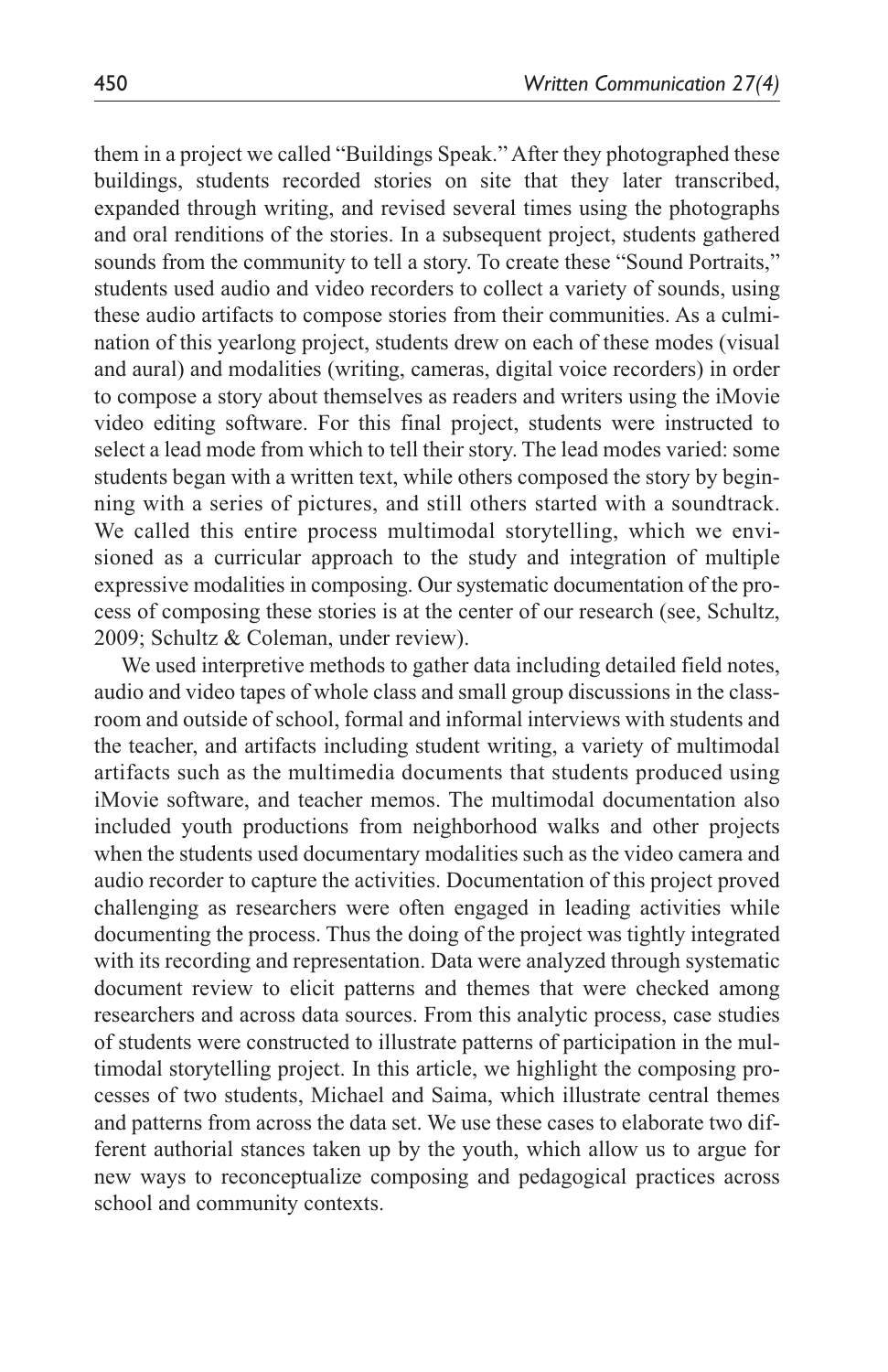## **Michael: Composing New Literate Identities Across Contexts**

An examination of the writing and composing practices of one fifth grader, Michael, illustrates the interconnections between how this student composed multimodal texts and how he took on literate identities as he moved across community and school contexts. It highlights the relationships between writing and context in his literacy practices and identity construction. Michael was an outgoing and energetic African American boy who was sporadically engaged in school activities and assignments. His investment and attentiveness in the classroom was highly dependent on the amount of personal attention he received from teachers and other adults in the classroom. For instance, when Michael participated in the neighborhood walk, he invited his small group into his family's apartment. His level of interest and engagement in writing and school-related tasks changed dramatically in response to this event and particularly in response to the attention the group leader gave to him as they worked together in a small group. To illustrate this point, we begin with a vignette from the Buildings Speak project.

# **Breaking the Frame of Where Students Compose Stories**

*We are standing outside of the stone-lined entrance of the apartment building. "Are you sure that it's okay just to stop by? Or do you think we should call them first?" I ask Michael for the third time. Michael disregards my concerned questions; he's already reassured me several times that his parents will not mind our unannounced visit. He has explained to me, and the other four students in our group, that it is imperative that we visit his home and meet his family. As the front door to their apartment swings open, Michael's mother looks slightly surprised to see her son, several of his classmates, and me (a White woman they have never before met) standing in their doorway. Just as I open my mouth to explain the purpose behind our midmorning visit, Michael interrupts with a clear explanation. We are working on a project in school, he explains, and he needs to collect photographs and objects that represent important aspects of his life. Michael's mother warmly invites us to join her in the living room as Michael hurries off to photograph his bedroom and collection of trophies. Scattered throughout the living room are many photographs including pictures of Michael and his brother, their cousins, grandparents, friends, and neighbors.*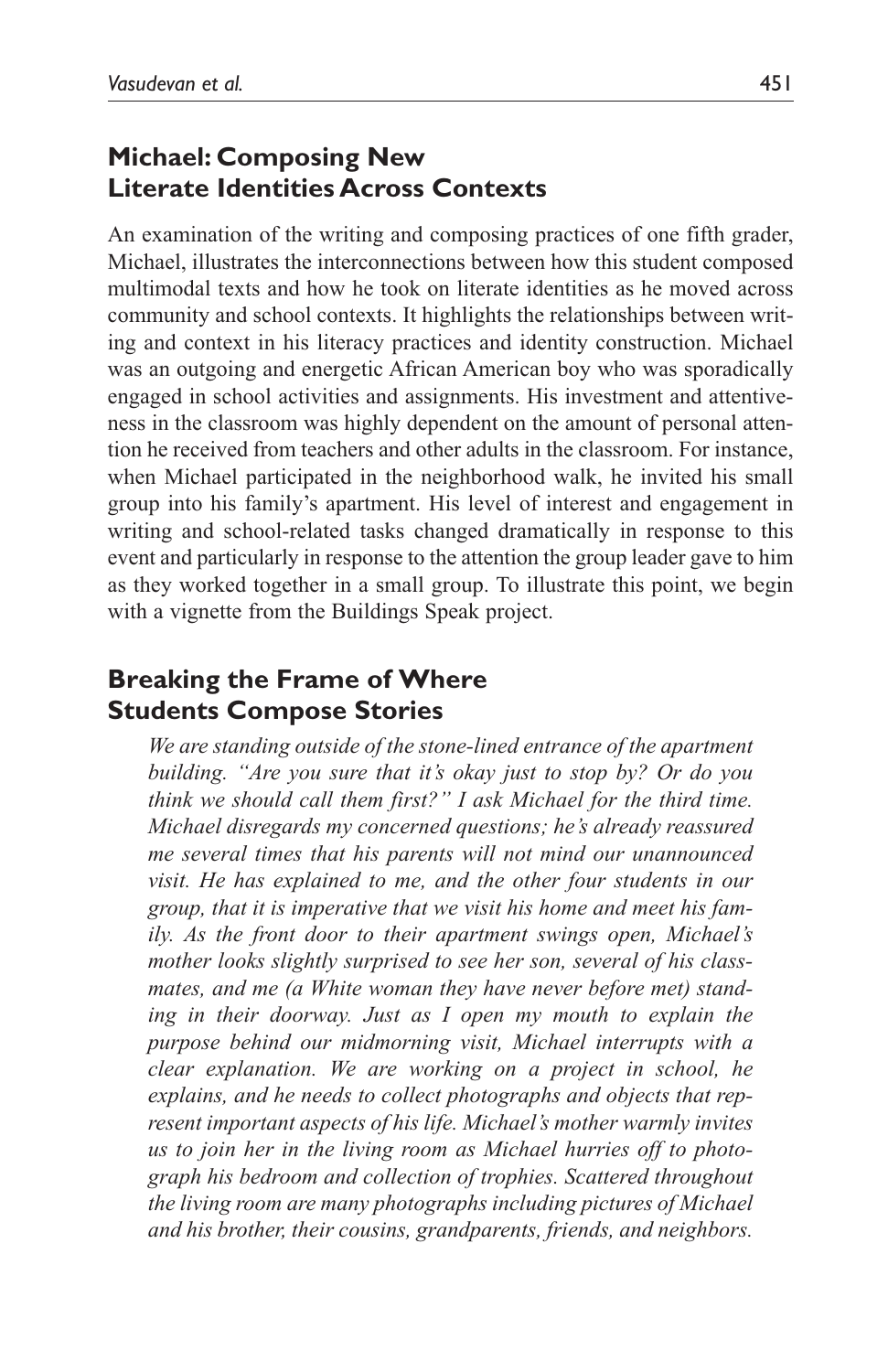*Michael returns to the living room with his arms full of trophies, CDs, DVDs, and a small pile of wrinkled photographs. "My trophies represent that I love basketball," he states as he artfully arranges them in a row and then stands back to snap a photo. "And they represent me getting to play with my cousins [and] my friends," he continues. Using the language of representation we have introduced in the project, Michael goes on to share the meanings of several CDs and DVDs to him. He sums up each description by stating their significance in relation to his family, friends, or their family celebrations. "This [CD] represents that my dad got it for his birthday and then he gave it to me." "So, it represents your relationship?" I ask. "It represents that he loves me," he replies easily. As we rise to leave, Michael snaps several photos of his parents—one of his mother holding up the book that she was reading when we arrived, and another of both his mother and father posing side by side. (Field notes, 11.14.03)*

This was just one of the many stops that the group of 4 students and one researcher made during this group project to photograph buildings that held stories for the students. Entering Michael's home added a new dimension to the project and enabled his teachers and classmates to learn about the people and artifacts that held meaning for him, revealing a range of identities we had not seen in the classroom. We saw, for example, how Michael was intimately connected to his immediate and extended family. We witnessed how he loved sports, enjoyed rapping and sharing music with friends and family, and reveled in telling and retelling stories about them. This visit uncovered central aspects of Michael's out-of-school life including his funds of knowledge, resources, identities, lived experiences, interests, and passions that had not been evident in the traditional classroom activities inside of the school walls (Moll, 1992; Moll, Amanti, Neff, & Gonzalez, 1992).

Throughout his schooling, Michael had earned a reputation for being disengaged from school tasks. In contrast, following this visit to his home, Michael began to write and share stories in class that were connected to the artifacts he had selected and photographed for this multimodal project. In the weeks following the walk, Michael used a digital voice recorder to record several stories about activities he shared with his family and friends, such as playing basketball or football on the weekends. In these recordings Michael retold many of the same stories from the neighborhood walk. With each telling, Michael infused the stories with finer detail and a stronger emphasis on his love for his family. These stories, initiated outside of the classroom, were continually reshaped and transformed as Michael moved back and forth across the boundaries of home, community and school, both literally and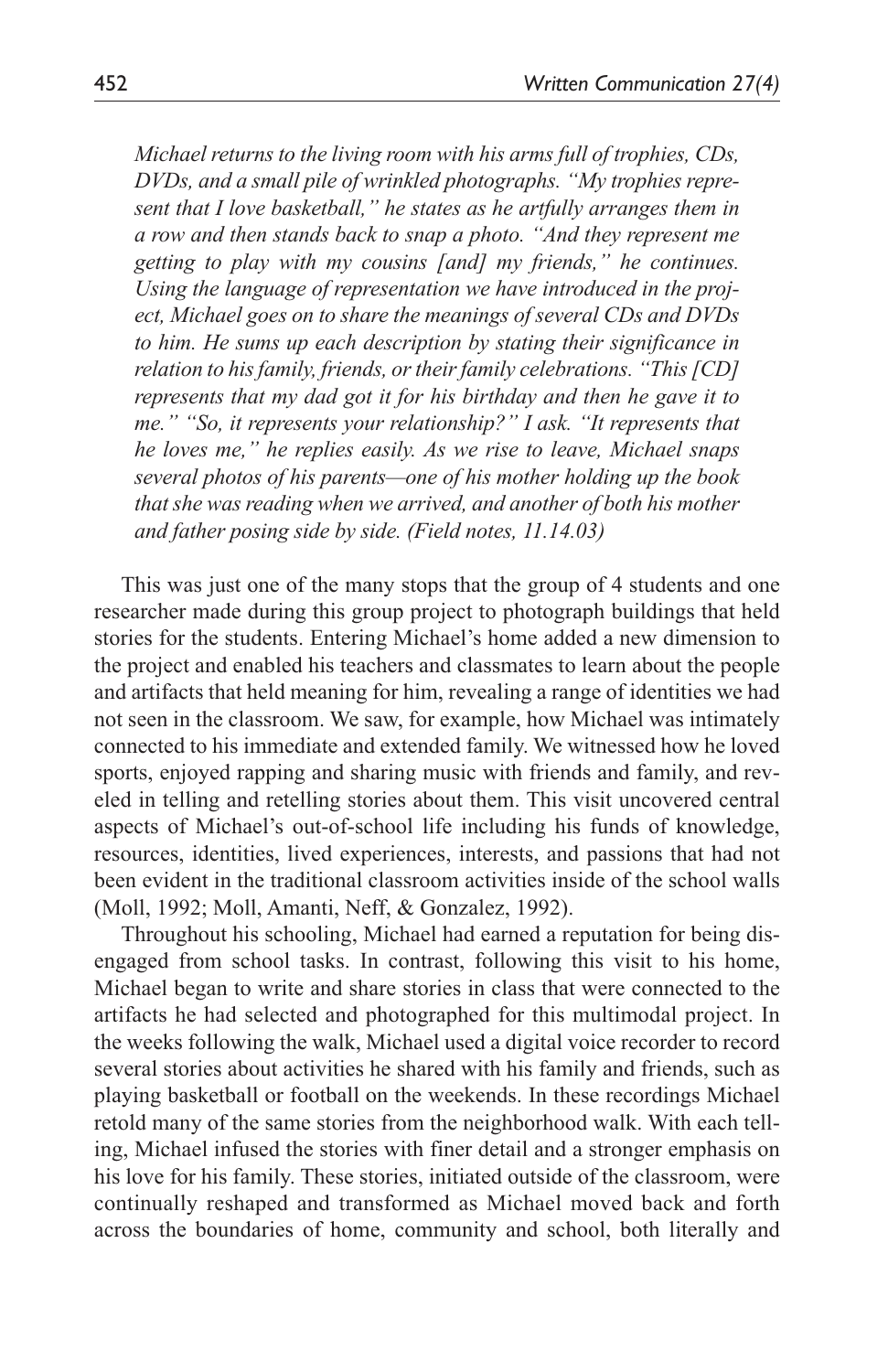figuratively, to compose his stories. For example, he recorded spontaneous oral texts about his passion for basketball, which was reminiscent of the row of trophies he proudly photographed during our visit to his home. At the end of the year, Michael included images of himself playing basketball in his final multimodal story. The accompanying narrative was familiar in its refrain ("I like playing football, playing basketball"); however, it was transformed as Michael drew on new modes and modalities, which yielded new texts that Michael used to compose new stories. These new texts ultimately shaped and were shaped through the movement of stories across contexts and modes as we describe below.

The opportunity to go outside of the classroom and engage the surrounding neighborhood landscape provided Michael and his classmates with new resources for composing new stories. For perhaps the first time, Michael willingly and enthusiastically shared his schoolwork with his parents and brought his home life intimately into the classroom. By doing so, the project attended to his literate identities and practices he previously had held at a distance from the classroom. We use the phrase "breaking the frame" to indicate how the norms of school were purposefully transgressed to open up new spaces for students to compose new texts and identities. Using audio and visual modalities to create explicit links between his home and school activities broke the frame of school for Michael and introduced new ways outside of the traditional curriculum to incorporate these practices. Extending the process of composing into the physical location of Michael's home allowed Michael to shift his school identity away from that of a student who does not write to that of a writer and raconteur. The multimodal neighborhood walks and the other related projects such as the final multimedia narrative not only extended the boundaries of school but also explicitly recognized homes and communities as sources of inspiration and knowledge for the students' composing practices. Throughout the recursive processes of narrating, photographing, and writing, Michael deepened his interpretation and analysis of the extensive literacy tradition present in his life. This kind of authoring mediated a new connection to school and presented new modes for telling his stories. He was neither limited to writing a text nor to ideas inside of a textbook or classroom. When the barriers between his home and school lives were removed, Michael composed impassioned and highly personal narratives. In the culminating project for the year, Michael drew on this experience using a range of digital expressive modalities to compose a digital story that included family photographs, a carefully selected soundtrack, and a scripted voiceover.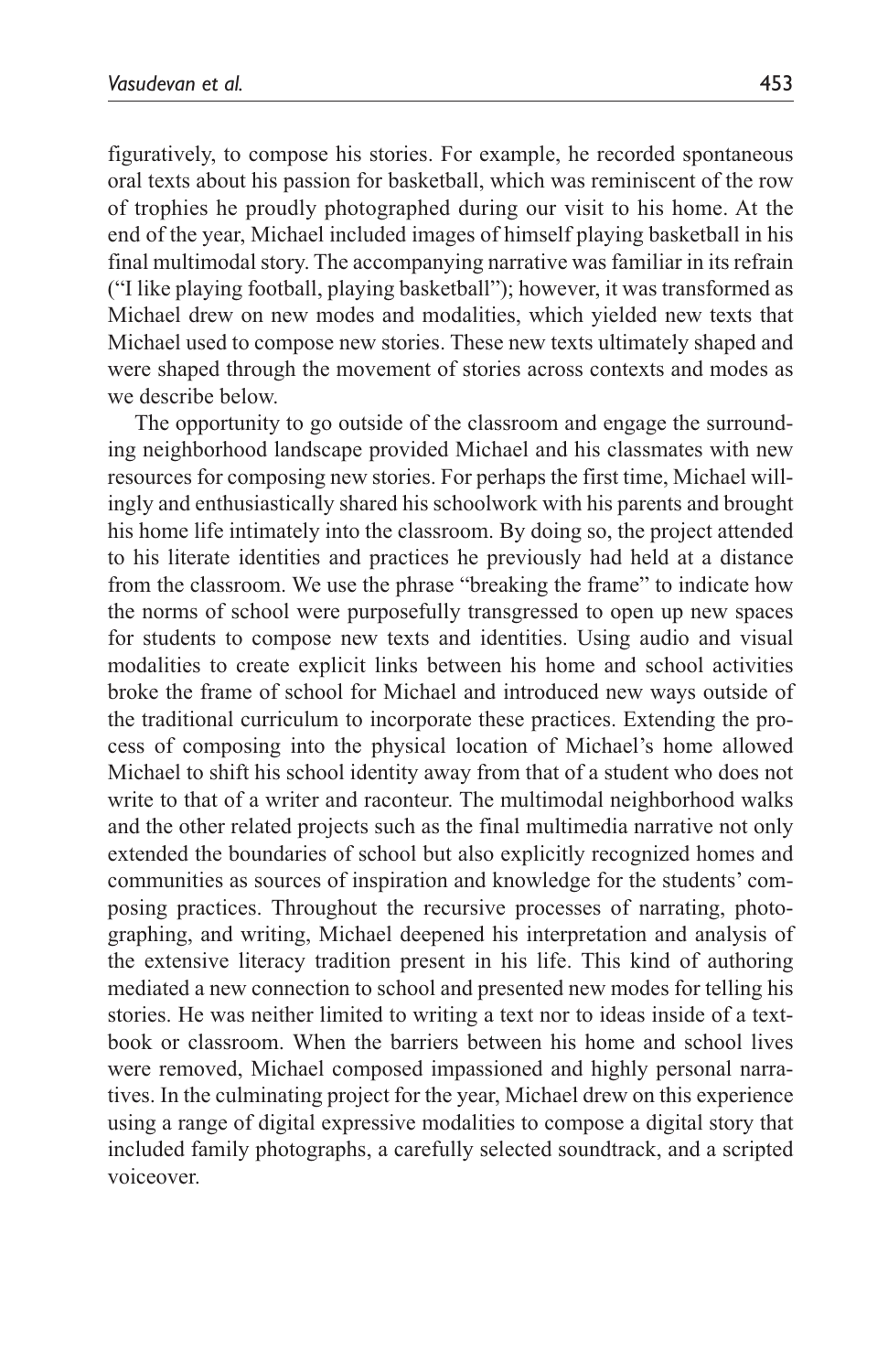## **Creating New Entry Points Into School**

Addressing the needs of all students in a classroom can be a daunting endeavor, made more challenging by the pressures of scripted curricula and high stakes testing. In contrast, projects that engage students' out-of-school lives and have multiple entry points have the potential to invite students into school learning, rather than reinforcing failure. Students like Michael, whose school performance did not reflect the richness of his literate traditions at home or his own abilities as a storyteller, are better positioned to be welcomed into learning through intentionally structured opportunities to compose through multimodal storytelling.

For the Buildings Speak project, Michael chose to photograph the entryway and front steps leading to his apartment (see Figure 1). This entryway held stories that reflected his activities in and outside of his home including people and events that were significant to him. After taking a few pictures, Michael sat on the steps and recorded his conflicting feelings about life in his neighborhood.

In his story, Michael noted that he had gone from being a small child new to the building to a boy with many friends and cousins who shared his desire to play sports on the sidewalk every minute of the day. Simultaneously, he pointed out the persistent violence in his community that at times made him wish he could move away. By bringing together a photograph and recorded narrative, Michael composed a powerful story rooted in a particular geography and reflective of his deep connection to family and friends. He characterized his neighborhood with disparate terms, conveying both his experiences of happiness and his desire, at times, to leave his community. Through composing this story, Michael asserted his authority on the subject, which afforded him an entry into the academic discourse of his classroom as someone with knowledge or expertise. Central to the narrative are the ideas of relationship and protection reflected in his initial reference to his brother and his mention of his friends in the final sentence. It is notable that Michael concludes with an upbeat statement, a stance that characterized much of his composing that year.

For Michael, as for many of his classmates, writing for school represented only a small fraction of the texts he composed, both written and visual, and did not often draw on the richness of his home- and community-based identities and communicative resources. Multimodal storytelling allowed Michael to connect his home, community, and school contexts and take risks in his composition of stories, including their content and genres. Throughout the rest of the school year, Michael drew on his Buildings Speak project and developed an ongoing narrative that conveyed the importance of his family to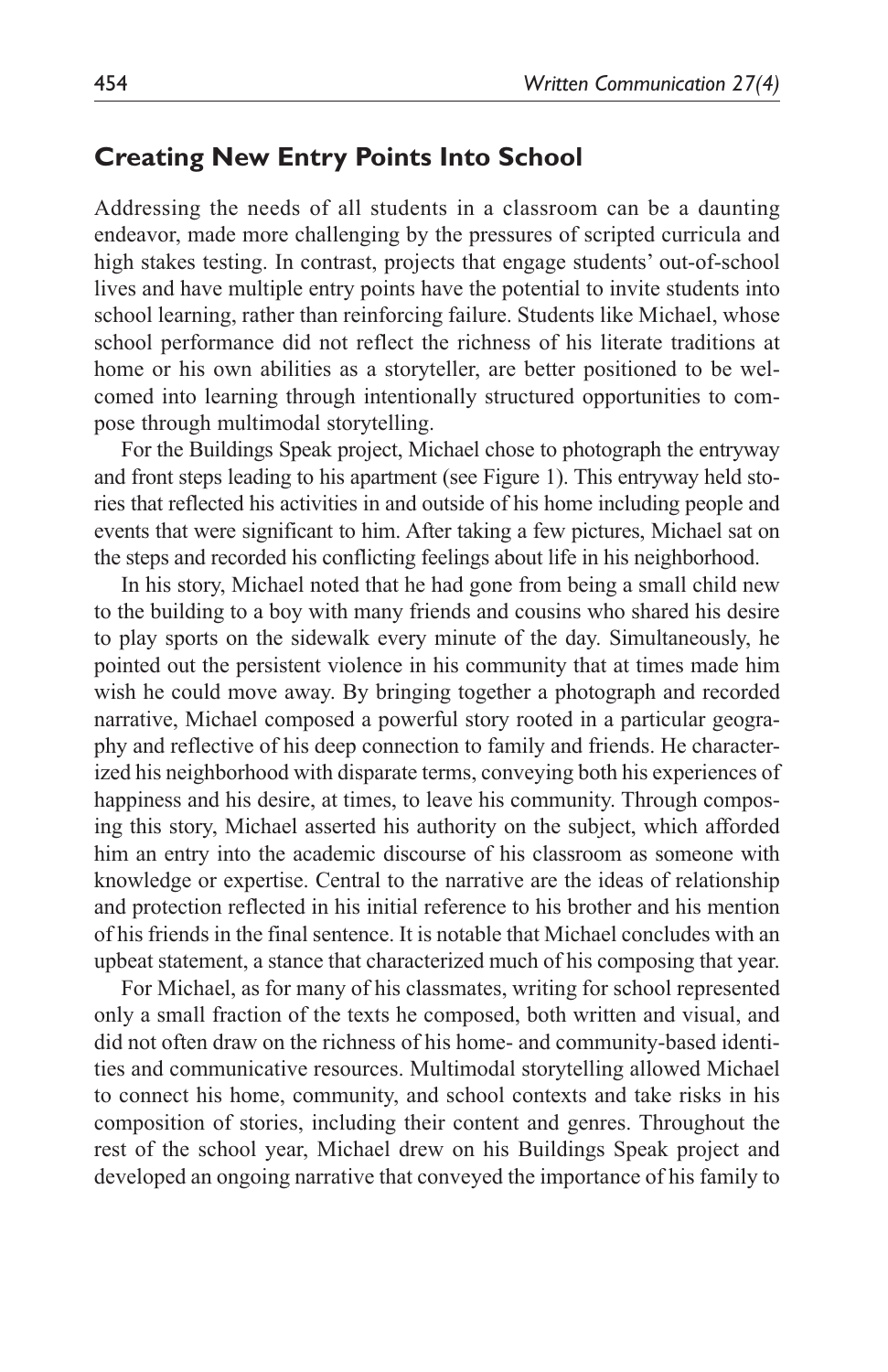

I lived in my building for eight years now. When I first moved around here, everybody that I saw was all bigger than me and I was only two. And I started going outside with my big brother and anybody that messed with me, he would take care of me. He would stick up for me. And so, as I got older, everybody just started playing with me and stuff. But sometimes it makes me want to move because every night while people trying to have fun, you hear gunshots and everything. And when you come outside in the morning on the way to school, you see traces around people dead body, traces around bullets and stuff. And sometimes it make me want to stay cause all my friends is here. And we always play football and basketball out back…that's my story.

**Figure 1.** Michael's photograph of the entryway to his apartment complex taken for the Building Speaks project

his identity as a learner and composer of stories. Themes such as family, sports, friends, and the neighborhood all reappeared in his final digital story signified by photographs, narration, and music.

Among the visual texts that were reintroduced into his culminating multimedia narrative, which was intended as a reflection of his past, present, and future centered on his fifth-grade year at school, were the images of his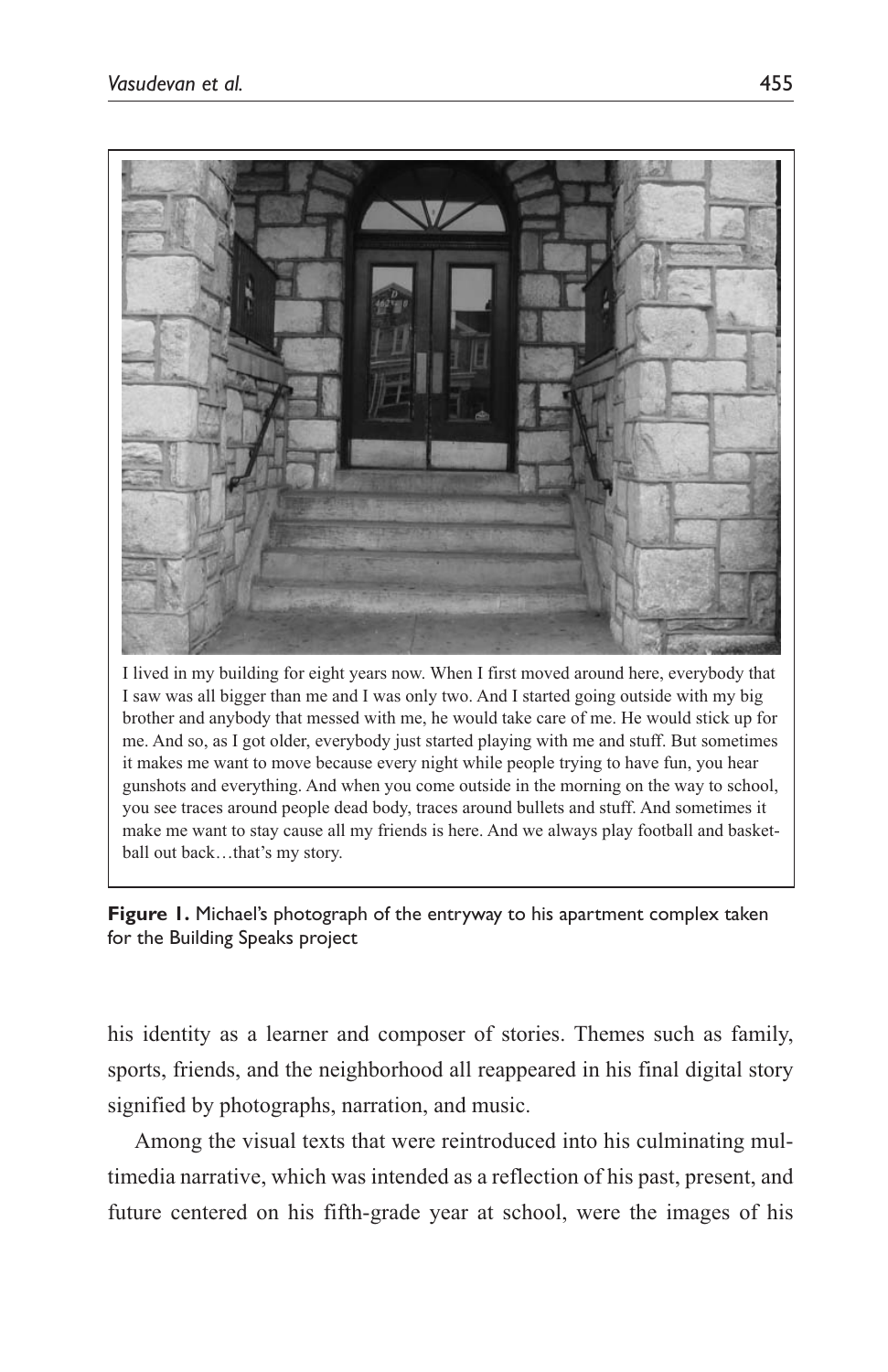

**Figure 2.** Images from Michael's culminating multimedia narrative project

trophies and the computer on top of his desk, both of which were initially produced during the neighborhood walks (see Figure 2). Throughout the duration of his 4-minute movie—comprised of digital photographs, titles, soundtrack, and narration—Michael maintained his composing focus on his community contexts. Of the 13 images he featured in his final project, only 4 were located on school grounds and of those 4, only 2 depicted classrooms. The remaining two images produced at school showed Michael throwing a basketball in the school gym and the exterior of the building. When asked to compose a multimedia narrative about himself as a learner, he brought to the foreground the artifacts that represented his communitybased literate identities.

Michael's selection and use of digital modalities opened up possibilities for stories that could not be told through print alone (Hull & Nelson, 2005),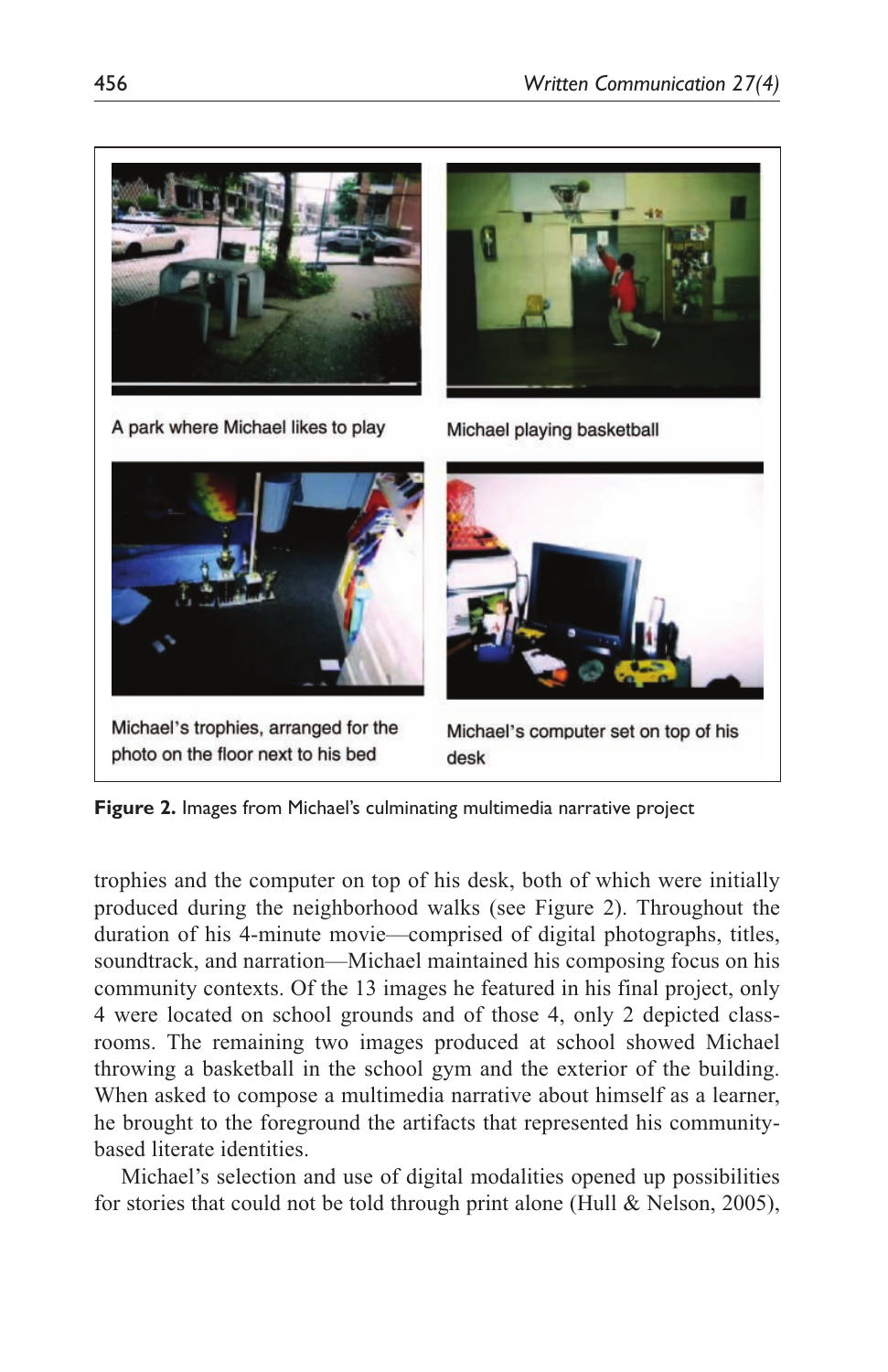and which had been absent from his previous classroom writing. This illustrative example suggests the power of multimodal storytelling to weave together home, community, and school contexts as sources for youths' composing processes in school. Michael's literate identities were cultivated through the various opportunities to bring in and compose artifacts that built on his lived and embodied knowledge located in his family history and authentic experiences. For students like Michael, who were disengaged from routine and disconnected curricula, the chance to break the norms and boundaries of school for the purposes of composing can have an impact on their relationship to school by allowing them to take on new identities as students and writers.

# **Saima: Claiming a Classroom Presence Through Multimodal Composing**

We worked with Amelia Coleman, the fifth-grade teacher, to design a culminating portfolio told through a multimodal story that captured the students' yearlong experience in her classroom. She understood students' current experiences in her classroom as connected to their past and future and wanted the students to consider how their work together might endure when they left her classroom. As a result, the framing questions selected by Amelia for the final project were "Who was I?" "Who am I?" "Who am I striving to become?" These questions gave the students an opportunity to reflect on and use their learning and multimodal compositions from across the year in order to construct a new text in response to these prompts.

Saima was a shy and physically small girl who wore a traditional Islamic headscarf. She had arrived in the United States from Bangladesh during her fourth-grade year and had only been in the country for several months when she started as a new fifth grader in this classroom. From the beginning, it was clear that Saima strove to perform well in her academic work and, as her teacher observed, Saima displayed tremendous improvement in her academic reading and writing practices as she rapidly learned a new language and a new way of doing school. In fact, we were routinely impressed by how she used language in sophisticated ways to convey her thinking and noted her growing level of comfort in sharing her work publicly as the school year progressed.

## **Learning School Norms for Writing**

For the initial assignment of the multimodal storytelling project, students were guided to write "Where I'm From" poems that reflected salient aspects of their lives and heritage. Saima opened her poem with this stanza: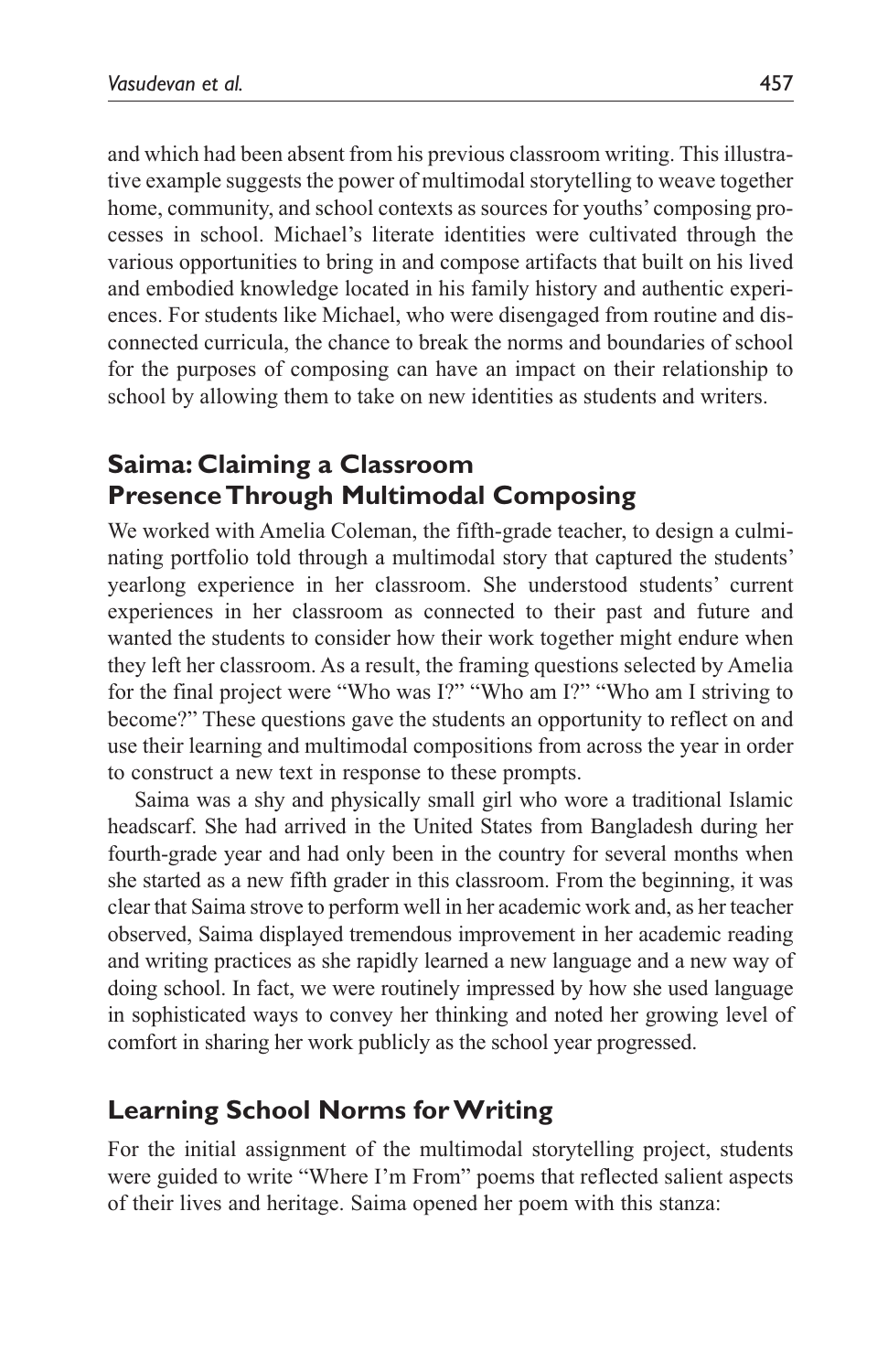I am from chicken, fish, and rice. From fighting, jogging, and running. I am from French fries, fried chicken, and chicken nuggets. From talking, laughing, and joking. I am from trees, bushes, and flowers.

In this initial poem, Saima wrote about her life in generic terms, describing herself as being "from Asian culture" and "from chicken, fish, and rice." Her poem contained the requisite elements for this assignment; however, it lacked intimacy and specificity that were present in her later compositions. It contained the outlines but not the details of her life and as such was typical of most of the students' writing in this classroom at this early point in the school year. This poem suggests the constraints Saima may have felt in composing a written text for a school assignment. She was compliant in following the instructions, yet she did not reveal very much about her life, which may have helped her blend into the unstated norms of the classroom. In fact, there were sections of the poem that seemed disconnected from our knowledge of Saima's heritage as reflected in the following section of this same poem:

I am from country music, and country movies. From tag, hide and seek and freeze tag. I am from car, bus, and trucks. From winter, summer, and fall.

Rather than using this project to explore her family background or express personal connections to texts or communities, as many of her classmates did, Saima seemed to simply complete the assignment by following directions. It did not appear to capture her imagination and she treated it like other, more scripted, assignments she had been asked to complete in school.

In contrast, a few months later Saima used her "Buildings Speak" project to tell a personal story of her arrival in this country as a new immigrant (see Figure 3). Through this project, she was able to transcend the typical boundaries of school assignments to compose in a new way through new modalities. In place of a formulaic story, she told a story that held meaning for her. Paired with an image of her best friend's bedroom window, Saima's gentle voice narrated a story of how she initially approached this friend after hearing her speak Bengali.

The simplicity of the words and photograph convey an important moment that connects her home and school experiences in a story that transcends words or image alone. Throughout the subsequent projects that involved composing with a variety of digital modalities, Saima's transnational narrative continued to evolve.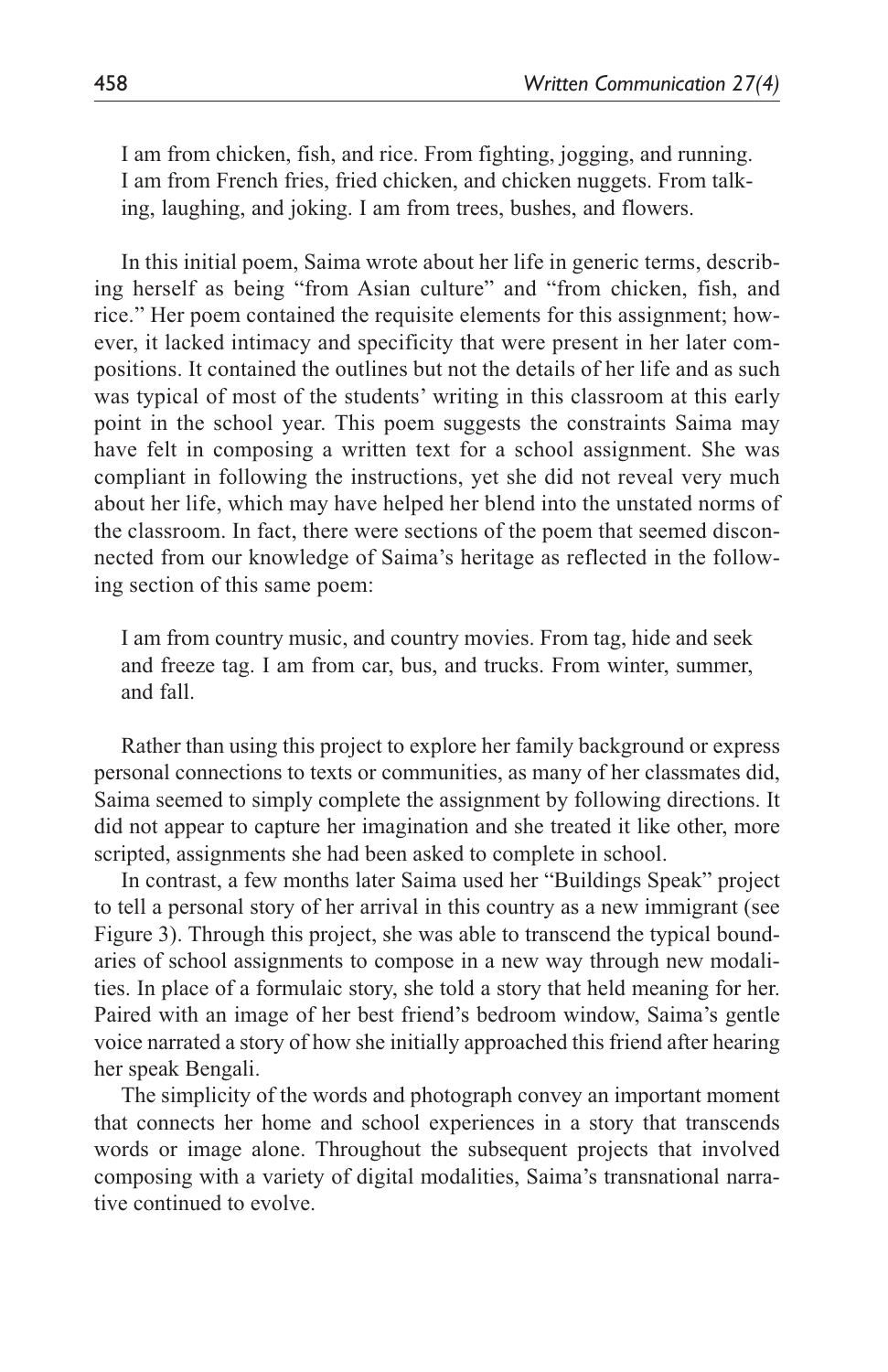

Hi, my name is [Saima]. I took a picture of my friend's house because first when I came to America, I didn't know nobody and I didn't know how to speak English. Then I saw them, I thought they were my country's people and I talked to them and finally became best friends. And that's why I took the picture.

**Figure 3.** Saima's photograph of her best friend's bedroom window

# **Achieving a Presence Through Multimodal Compositions**

For her culminating project, Saima composed a multimedia story in which she brought together several threads of a single story through digital artifacts that represented various aspects of her identity. As we watched and listened to this story, we were struck by the ways that Saima's acquisition of a louder voice in the classroom coincided with the availability of a wider range of modalities with which to "speak."

As the students explored various digital modalities to represent themselves, Saima began to include new and different details in her texts. To begin this final project, Saima composed three pieces following the three questions posed by her teacher and the researchers. These new pieces of writing were markedly different from her initial poem, enriched by her simultaneous use of visual image, music, and her own voice narrating the text. The section composed in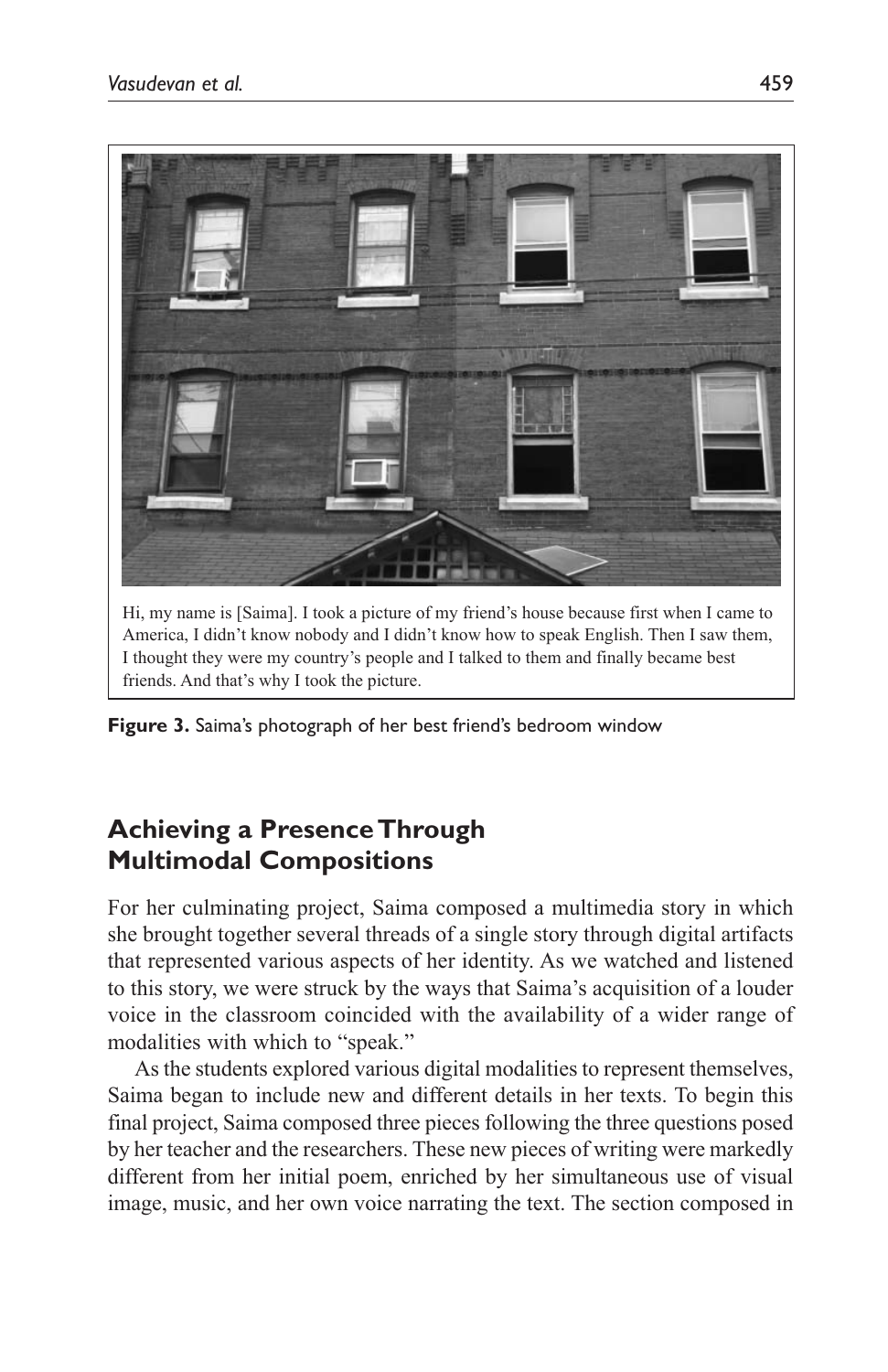

**Figure 4.** Images from Saima's culminating multimedia narrative project

response to the prompt, "Where I am from," a prompt that was comparable to her initial poem described earlier, opened with the following line: "No one can take away from me, my name, for it is mine. Bengali am I." Here, she claims her national identity as she recounts her past and present and imagines her future. Her words and images are significant departures from her descriptions of eating chicken, fish, and rice and listening to country music.

Saima's final multimedia story was rich with images of Bengali culture, traditional music, and her soft, yet strong, voice narrating textured accounts of what it meant to bring together her past and present to imagine her future as a doctor (see Figure 4). The poetry, writing, photographs, and music all gave Saima the opportunity to tell her story. When she entered into the storytelling process through the modes of image and sound, Saima's texts became more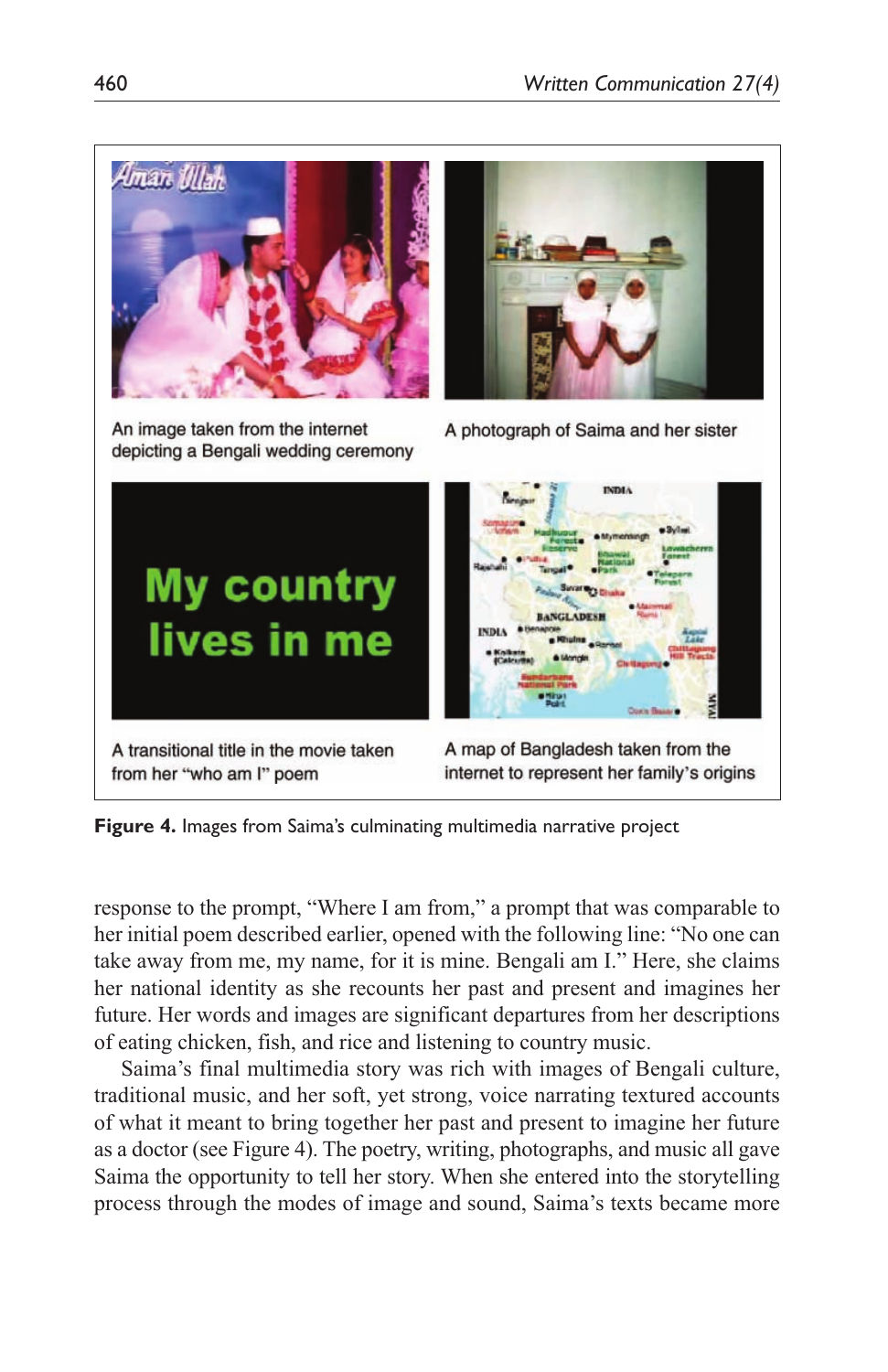complex and powerful. The ability to communicate and share her stories using more than the modality of writing allowed Saima to compose for different audiences. Although her initial audiences were her teacher and sometimes her parents, through her multimedia texts Saima composed for a more public audience. By bringing in images and sounds—her voice and the Bengali music—Saima was able to compose a new narrative made uniquely possible because of the interweaving of these modes. Furthermore, projecting her story on a screen for an audience of classmates, teachers, and families, allowed this quiet student to tell her story loudly.

By extending the composing process beyond print modalities, students' composing shifted in significant ways. Beginning with different lead modes, such as digital photography and music, was generative of not only different ways to tell stories, but led to the construction of novel and layered texts. Offering a wider palate of digital composing modalities to students allowed them to document and include elements of themselves that either could not be or were not reflected in their written texts. In addition, for students like Saima composing in this way encouraged them to take risks that widened the scope of their composing practices.

# **Going Beyond Classroom Texts and Off the Printed Page**

By turning our focus away from how teachers integrate out-of-school literacies into the classroom curriculum to a focus on the identities and practices themselves, we observed the ways in which students assumed authorial stances in their multimodal composing practices. We define authorial stance as the practice of taking on literate identities and claiming a presence as an author and narrator of one's own experiences. For students like Michael, multimodal storytelling allowed them to take on an authorial stance by providing a conduit for their home and community narratives and identities to become central texts in their classroom writing. And for students like Saima, the opportunity to compose multimodally changed how they were positioned and recognized within the classroom.

When he was given the opportunity to document and include multiple aspects of his identity in his school writing, Michael became more engaged in school tasks. Furthermore, his school identity evolved from being a student with a reputation for restlessness and resistance to being a composer of stories, who learned new software quickly and became a leader in helping his fellow classmates learn the technology. As a result, he took on a recognizable literate identity in his classroom experience that positioned him differently in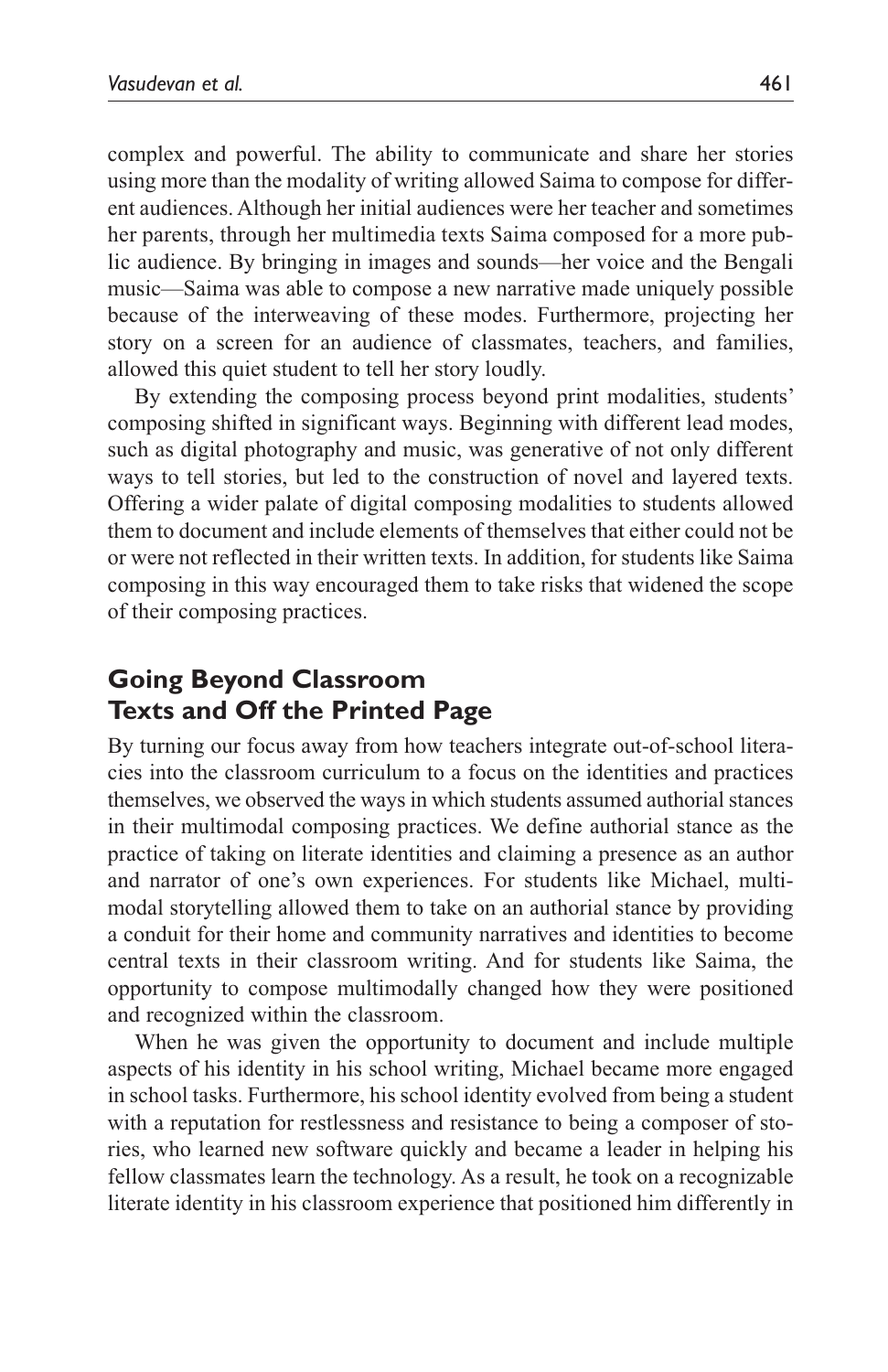relation to his peers. The introduction of various modalities provided a platform for students similar to Saima to take more prominent roles in the classroom community. Saima's authorial voice grew in volume and depth when she entered the storytelling process through images and music. Previously, Saima had composed in solitude without the benefit of her classmates' input. Multimodal storytelling allowed her make a new kind of contribution to the classroom community. In response to these new affordances and opportunities, she was willing to proclaim her identities as a child of recent immigrants from South Asia with both struggles and ambitions.

Our analysis of authorial stance leads us to recognize two dimensions that mediated the evolution of students' literate identities: the circulation of literacy practices and increased modes of participation and engagement within the classroom curriculum. We define circulating literacy practices as the identities and socially situated ways of using texts that students carry with them as they move across the boundaries of home, community, and school (Schultz, 2006). The concept of circulating literacy practices allows us to trace the transformation of texts, composing practices, and identities across school, home, and community contexts. All too often, scholars focus on one context or the other, rather than focusing on the movement of texts and the subsequent changes in the texts and in the students' themselves. This movement is especially evident in the hybrid and socially mediated literacy practices of youth who traverse digital landscapes through their participation in new spaces and the production of multimodal texts. For instance, youth are composing social networking profiles, designing virtual world avatars, producing and sharing a variety of multimedia texts. All of these are examples of practices that have been made available by portable technologies, such as smartphones, blurring the lines of the in- and out-of-school contexts in which youth composing is situated.

This analysis leads us to conclude that the construct of boundaries between home, school, and community is no longer useful in understanding adolescents' literacy practices as these boundaries are increasingly permeable and overlapping in adolescents' lives (Leander, 2007; Schultz, 2003). The opportunity to compose using an array of digital technologies highlights this permeability and suggests ways that teachers with limited access to digital technologies might still draw on their students' knowledge and facility with literacy practices from their homes and communities when developing assignments and projects in school.

The introduction of multiple modalities gave Saima, and several other students who were recent immigrants to the United States and relatively new to learning English, new resources for telling stories. Like many of her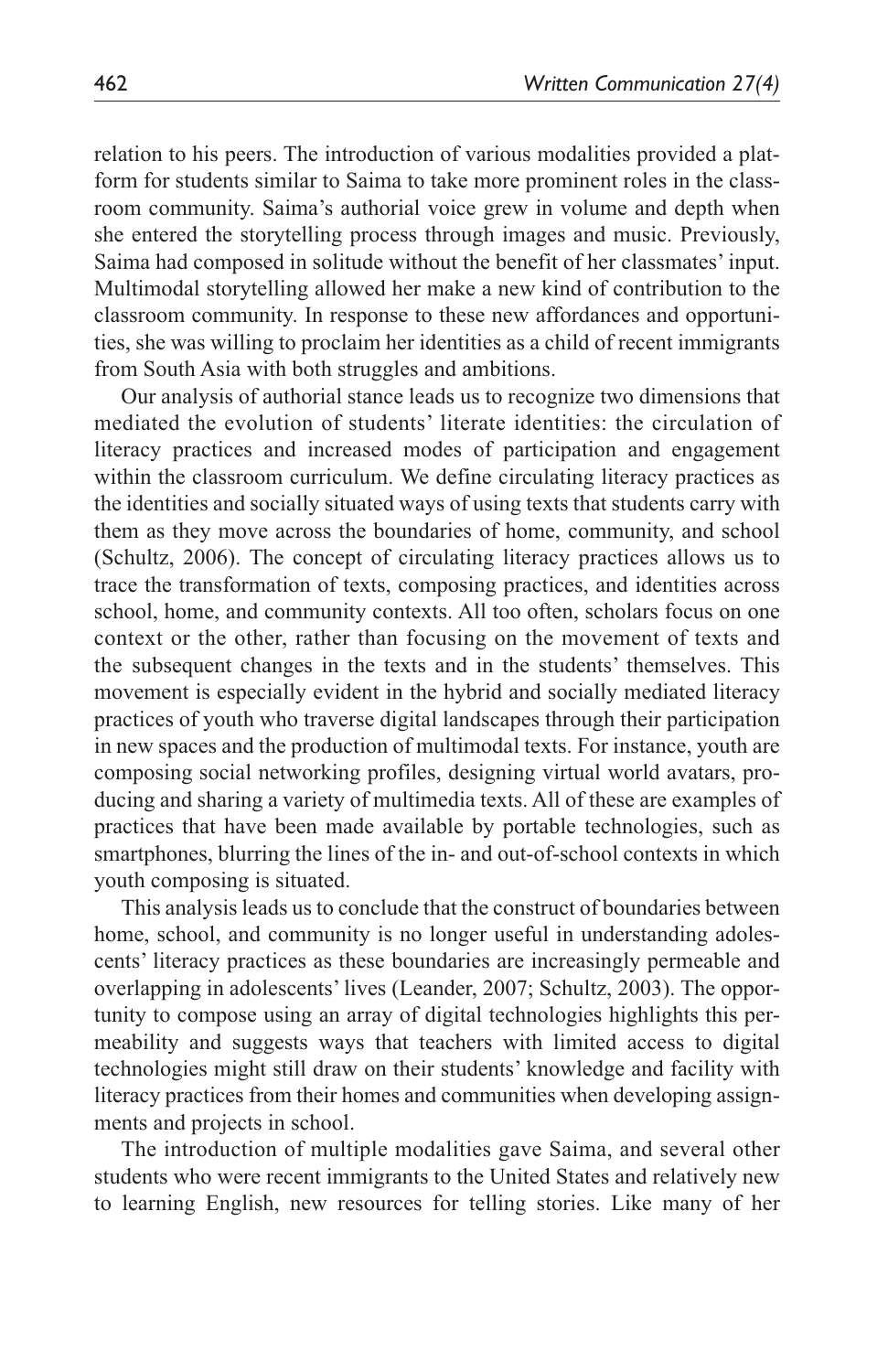classmates who had recently come to this country, Saima rarely contributed to class discussions. When she did speak, it was usually because she was spoken to and she spoke with a soft, barely audible voice. Multimodal storytelling gave her a way to publically share her stories without raising her voice in front of her classmates. It shifted the ways she participated in the class and gave her a more visible and participatory presence (Schultz, 2009).

In contrast, Michael was generally loud, although his talk was often not focused on academic assignments. Like many of his classmates, his mind was more often on basketball or events in his neighborhood or the playground than the official content of the classroom. The opportunity to draw on his home experiences shifted Michael's participation in his classroom. Rather than giving him a louder voice or participatory presence, as was true for Saima, it enabled him to become more engaged in the academic or official classroom activities. Opening up the curriculum to multimodal storytelling made the curriculum more accessible to students like Michael and changed the nature of their participation in official classroom events.

If one of the purposes of schooling is understood as opening up opportunities and presenting students with broad access to knowledge and tools to pursue their goals, then it is important to find ways to engage as many students as possible in learning, providing a variety of ways to enter classroom activities. If classrooms are conceptualized as sites for young people to actively participate as citizens in a pluralistic democracy, then it is critical to expand the openings for students' participation (Schultz, 2009). It is not enough to simply hear every person's voice in a classroom. It may not be sufficient, respectful, or desirable to solicit personal stories from every student with the assumption that intimacy and connectedness will come from the telling of these stories. Students, particularly those whose backgrounds may vary from the majority of students in the classroom and those who are initially shy or resistant to school, may need new invitations and modes in order to contribute to the classroom discourse.

### **Implications**

Our analysis of the multimodal composing processes of the youth in this fifthgrade classroom led us to reimagine opportunities for composing across various institutional and community contexts. By paying attention to the traces of literate practices that circulate across community and school contexts, we discovered how educators can provide opportunities for youth to take on authorial stances through a range of technologies and modalities. We learned what was possible when a variety of multimodal tools were introduced into a classroom;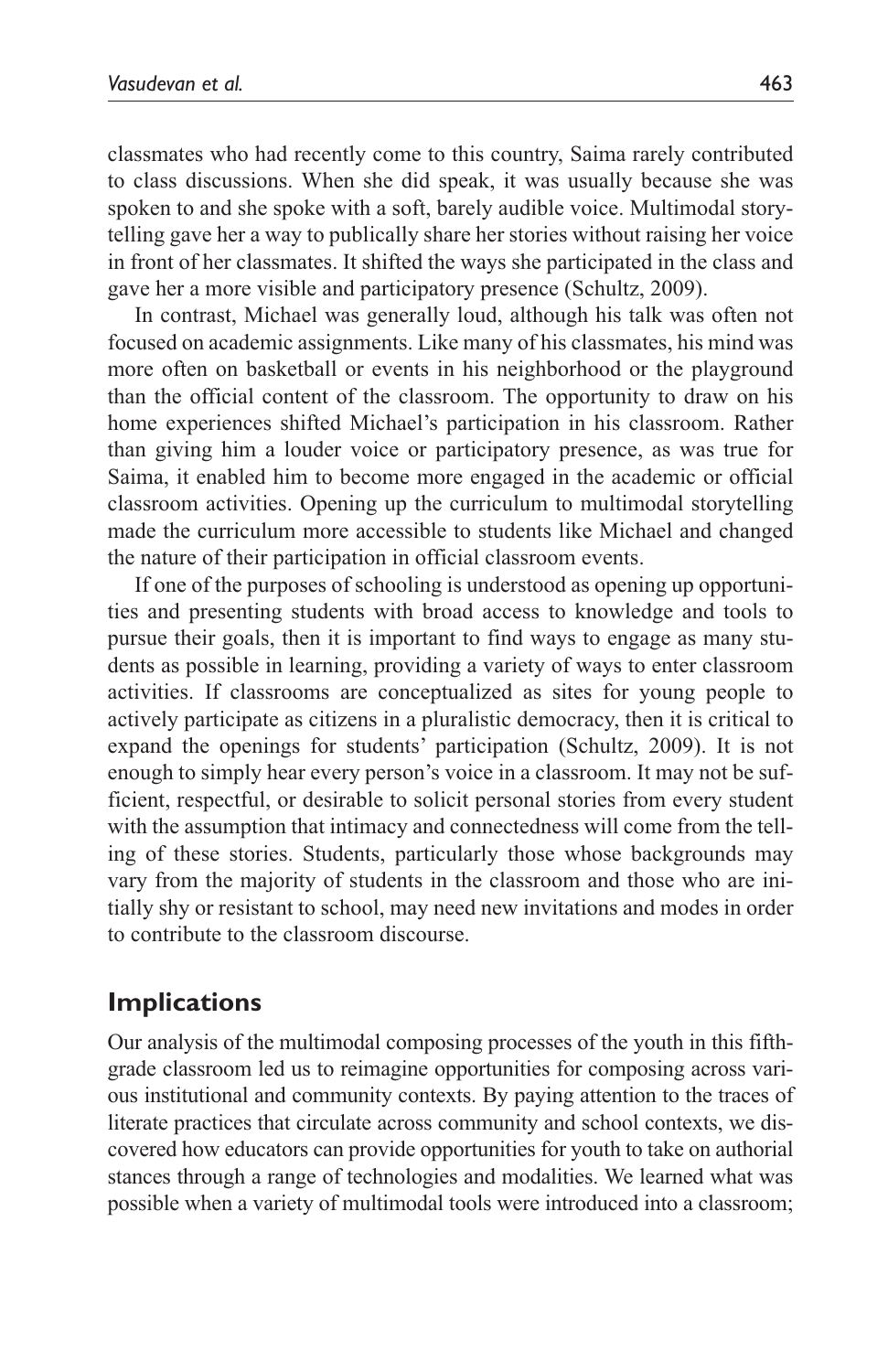at the same time, our research led us to rethink the ways to provide opportunities for youth to draw on their knowledge and experiences with technologies in classrooms that are not equipped already with these resources. For instance, students were able to incorporate their knowledge of composing and stories that were located outside of school to participate in and contribute to their school texts with relatively simple and inexpensive technologies (e.g., disposable digital cameras, digital voice recorders, and video editing software). Our initial projects were based on few tools that were not already present in this high poverty classroom. For instance in the Buildings Speak project, students took pictures with inexpensive cameras, recorded their voices using digital voice recorders, and then put the two together using simple presentation software. We learned that recognizing and building on students' knowledge and use of technologies and finding opportunities to introduce simple ways of incorporating multimodal texts into school assignments increased the opportunities for students to engage with and shape classroom composing and curricula in meaningful ways. There are countless other tools that teachers can use to augment their use of paper and pencil for composing texts.

An examination of the multimodal composing processes of youth in relation to their new literate identities and authorial stances suggests that we rethink our understandings of composing practices and theory. The addition of new modalities for composing suggests that we rethink what we mean by authorship and textual authority. When students are invited to bring their knowledge and expertise with composing tools into the classroom, understandings of who holds expertise, and how academic or even engaged literate identities are understood shifts. Bringing together the examination of composing processes, multimodal forms of producing texts, identities, and context allows us to understand the capacities of youth in our classrooms in new ways. To pursue these relationships, this study suggests the following questions among others: "How do multimodal composing practices add to or transform our understanding of what is meant by composing texts?" "What is the relationship among the notions of authorial stance, authoring texts, and authority?" "How can an exploration of the affordances of multimodal storytelling shape our understandings of the relationship between composing texts and literate identities?"

The layered processes of multimodal composing call attention to the need to redefine composing in classrooms where all too often the focus has moved away from creativity and exploration in writing to preparation for tests. This curricular trend has reinforced an artificial separation of adolescents' literate worlds that are brimming with activity and classroom practices, which are often narrow and dull. This separation often leads scholars to give up on schools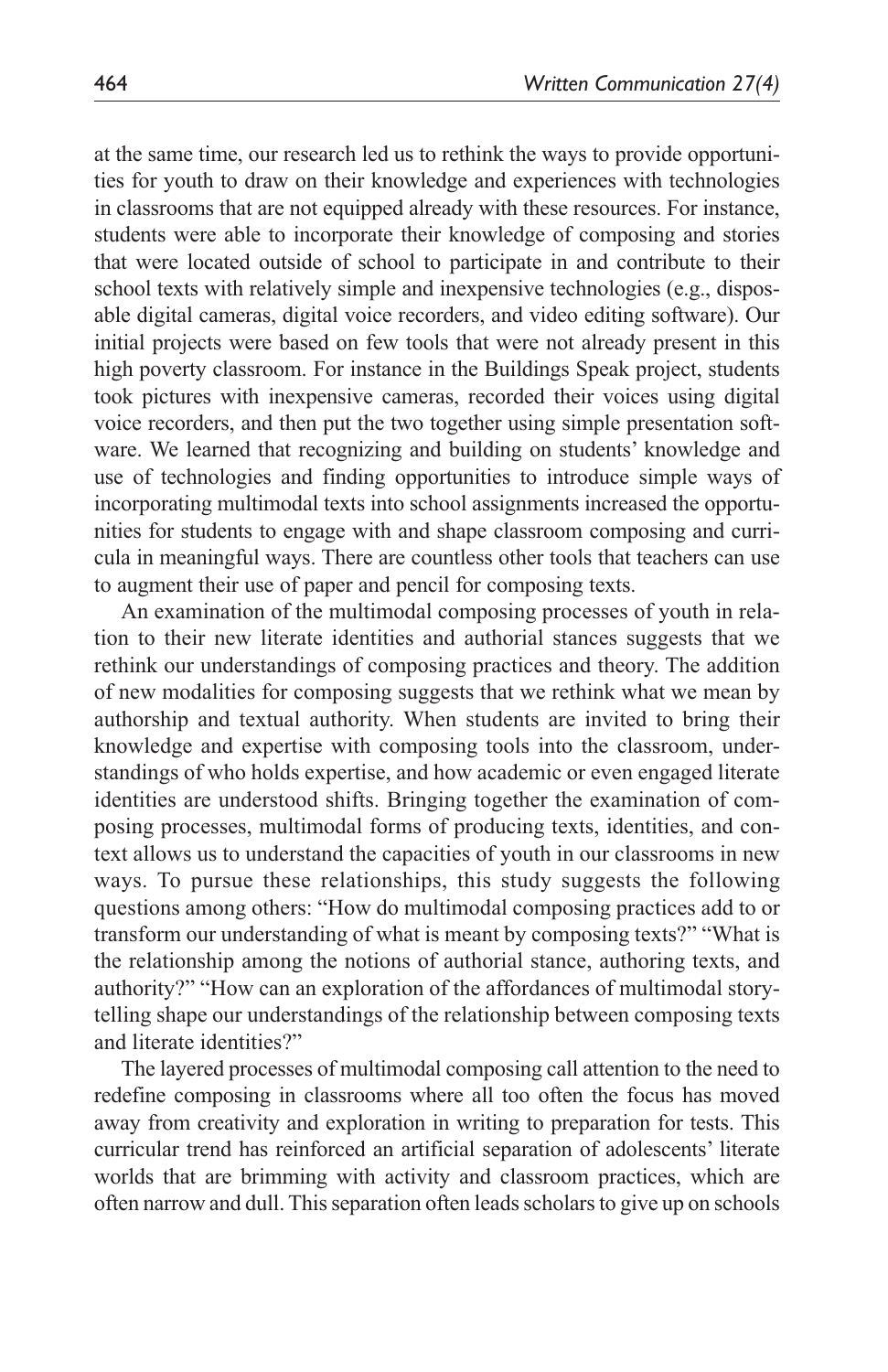as sites for learning in vibrant, engaging ways. We are reluctant to turn away from schools. Instead, we argue that bringing multiple digital and non-digital modalities into the classroom that allow students to use their knowledge and experience from their homes and communities holds possibilities for new understandings of authoring texts and participation in school. When texts and literacy practices are understood as circulating, it is no longer useful to separate what youth do and learn inside and outside of school. Through their engagement with multiple modalities for expression, youth are able to reflect on their past, document their present, and dream about the future.

### **Authors' Note**

The authors wish to thank Amelia Coleman, the fifth-grade teacher who generously opened up her classroom for this work and who has been an important collaborator throughout the project. We also wish to thank the many students who have shared their stories with us and have taught us so much about the changing nature of composing in a digital world.

### **Declaration of Conflicting Interests**

The author(s) declared no potential conflicts of interest with respect to the authorship and/or publication of this article.

### **Funding**

This project was supported by research assistance funded by the University of Pennsylvania's Graduate School of Education and an Artist-in-Residence Grant awarded through University of Pennsylvania's Center for Community Partnerships.

### **References**

Braddock, R., Lloyd-Jones, R., & Schoer, L. (1963). *Research in written composition*. Urbana, IL: National Council of Teachers of English.

Bruner, J. (1991). The narrative construction of reality. *Critical Inquiry, 18*(1), 1-21.

Christensen, L. (2000). *Reading, writing, and rising up: Teaching about social justice and the power of the written word*. Milwaukee, WI: Rethinking Schools.

Dyson, A. H. (1988). Negotiating among multiple worlds: The space/time dimensions of young children's composing. *Research in the Teaching of English, 22*, 355-390.

Dyson, A. H. (1989). *Multiple worlds of child writers: Friends learning to write*. New York: Teachers College Press.

Dyson, A. H., & Genishi, C. E. (1994). *The need for story: Cultural diversity in classroom and community*. Urbana, IL: National Council of Teachers of English.

Emig, J. (1971). *The composing processes of twelfth graders*. Urbana, IL: The National Council of Teachers of English.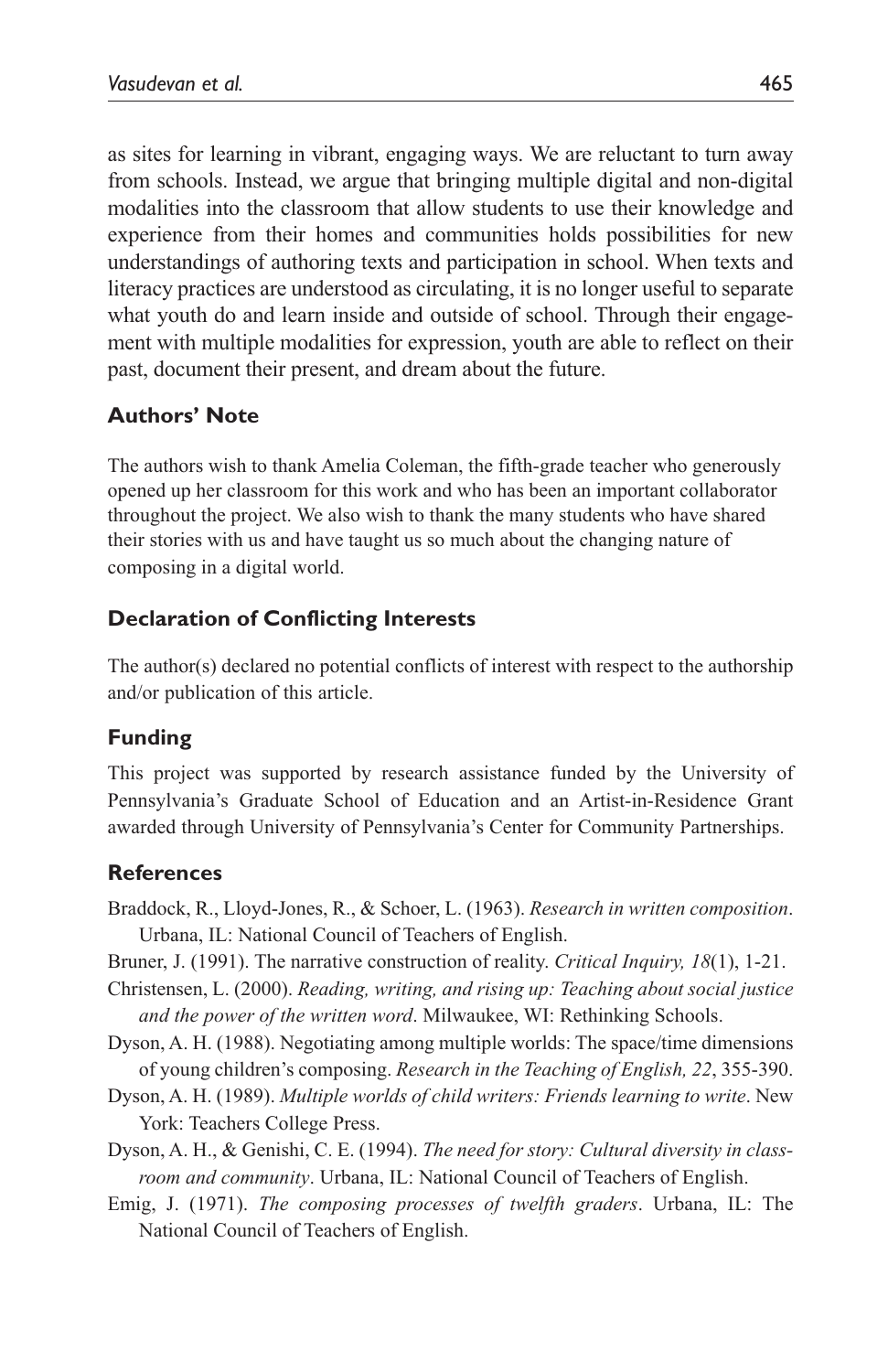- Goodman, S. (2003). *Teaching youth media: A critical guide to literacy, video production, & social change. The series on school reform*. New York: Teachers College Press.
- Hill, M. L. (2009). *Beats, rhymes and classroom life: Hip-hop, pedagogy, and the politics of identity*. New York: Teachers College Press.
- Holland, D. C., Lachiotte Jr., W., Skinner, D., & Cain, C. (1998). *Identity and agency in cultural worlds*. Cambridge, MA: Harvard University Press.
- Hull, G. (2003). At last: Youth culture and digital media. New literacies for new times. *Research in the Teaching of English, 38*, 229-233.
- Hull, G., & James, M. (2007). Geographies of hope: A study of urban landscapes and a university-community collaborative. In P. O'Neill (Ed.). *Blurring boundaries: Developing writers, researchers, and teachers: A tribute to William L. Smith*. (pp. 250-289). Chicago: Hampton Press.
- Hull, G., & Katz, M.-L. (2006). Crafting an agentive self: Case studies of digital storytelling. *Research in the Teaching of English, 41*(1), 43-81.
- Hull, G., & Nelson, M. E. (2005). Locating the semiotic power of multimodality. *Written Communication, 22*, 224-261.
- Hull, G., & Schultz, K. (2001). Literacy and learning out of school: A review of theory and research. *Review of Educational Research, 71*, 575-611.
- Hull, G., & Zacher, J. (2004). What is after-school worth? Developing literacy and identity out of school. *Voices in Urban Education, 3*, 36-44. Retrieved June 30, 2010, from http://www.annenberginstitute.org/VUE/spring04/Hull.html
- Ito, M., Baumer, S., Bittanti, M., Boyd, D., Cody, R., Herr-Stephenson, B., et al. (2009). *Hanging out, messing around, and geeking out: Kids living and learning with new media*. Cambridge, MA: MIT Press.
- Jenkins, H., Clinton, K., Purushotma, Robison, A. J., & Weigel, M. (2006). *Confronting the challenges of participatory culture: Media education for the 21st century*. Chicago: The MacArthur Foundation.
- Jewitt, C. (2002). The move from page to screen: The multimodal reshaping of school English. *Visual Communication, 1*, 171-195.
- Jewitt, C., & Kress, G. (2003). *Multimodal literacy*. New York: Peter Lang.
- Kinloch, V. F. (2007). Youth representations of community, art, and struggle in Harlem. *New Directions for Adult and Continuing Education, 2007*(116), 37-49.
- Kinloch, V. (2010). *Harlem on our minds: Place, race, and the literacies of urban youth*. New York: Teachers College Press.
- Kress, G. (2003). *Literacy in the new media age*. London: Taylor & Francis.
- Kress, G. R., & Van Leeuwen, T. (2006). *Reading images: The grammar of visual design* (2nd ed.). New York: Routledge.
- Ladson-Billings, G. (1994). *The Dreamkeepers. Successful teachers of African American children*. San Francisco: Jossey-Bass.
- Ladson-Billings, G., & Tate, W. F. (2006). *Education research in the public interest: Social justice, action, and policy*. New York: Teachers College Press.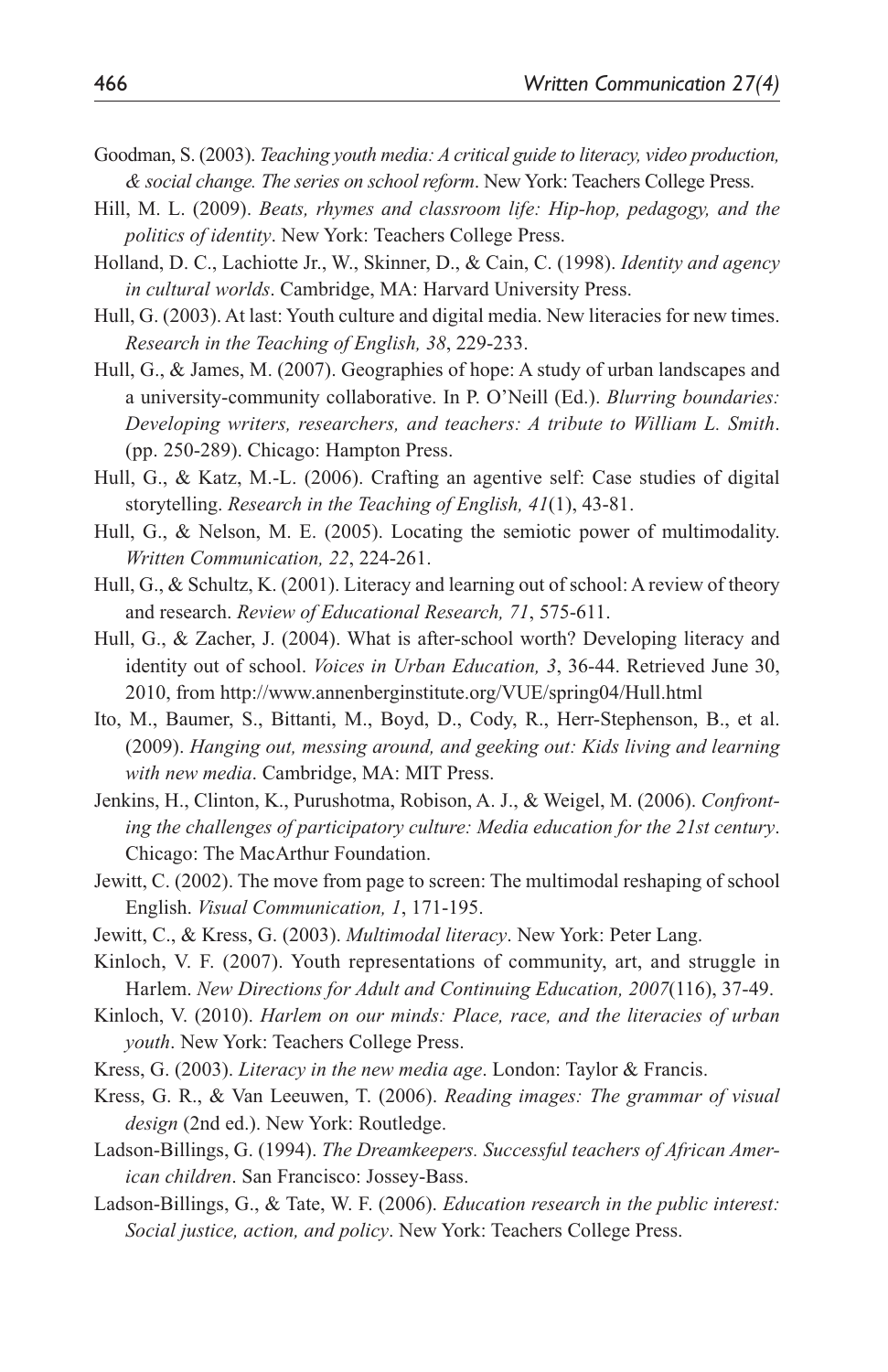- Leander, K. (2007). "You won't be needing your laptops today": Wired bodies in the wireless classroom. In M. Knobel & C. Lankshear (Eds.), *A new literacies sampler* (pp. 25-48). New York: Peter Lang.
- Lensmire, T. J. (1994). Writing workshop as carnival: Reflections on an alternative learning environment. *Harvard Educational Review, 64*, 371-392.
- Maira, S., & Soep, E. (2005). *Youthscapes: The popular, the national, the global*. Philadelphia: University of Pennsylvania Press.
- Moll, L.C. (1992). Bilingual classroom studies and community analysis: Some recent trends. *Educational Researcher, 21*(3), 20-24.
- Moll, L. C., Amanti, C., Neff, D., & Gonzalez, N. (1992). Funds of knowledge for teaching: Using a qualitative approach to connect homes & classrooms. *Theory into Practice, 32*(2), 132-140.
- Morrell, E. (2002). Toward a critical pedagogy of popular culture: Literacy development among urban youth. *Journal of Adolescent and Adult Literacy, 46*(1), 72-77.
- Nayak, A. (2003). *Race, place and globalization: Youth cultures in a changing world* (1st ed.). New York: Berg.
- Perl, S. (1979). The composing processes of unskilled college writers. *Research in the Teaching of English, 13*, 317-336.
- Ranker, J. (2008). Composing across multiple media: A case study of digital video production in a fifth grade classroom. *Written Communication, 25*, 196-234.
- Rowsell, J., & Pahl, K. (2007). Sedimented identities in texts: Instances of practice. *Reading Research Quarterly, 42*, 388-404.
- Schultz, K. (1997). "Do You Want To Be in My Story?" Collaborative Writing in an Urban Elementary Classroom. *Journal of Literacy Research, 29*, 253-287.
- Schultz, K. (2003). *Listening: A framework for teaching across differences*. New York: Teachers College Press.
- Schultz, K. (2006). Qualitative research on writing. In C. A. MacArthur, S. Graham, & J. Fitzgerald (Eds.), *Handbook of writing research* (pp. 357-373). New York: Guilford Press
- Schultz, K. (2009). *Rethinking classroom participation: Listening to silent voices*. New York: Teachers College Press.
- Schultz, K., & Coleman, C. (under review). *Becoming visible: Shifting participation structures by adding modalities to a literacy classroom*. Manuscript submitted for publication.
- Schultz, K., & Hull, G. (2008). Literacies in and out of school in the United States. In B. V. Street & N. Hornberger (Eds., N. Hornberger, General Editor). *Encyclopedia of literacy and education, literacy* (Vol. 2, pp. 239-250). New York: Springer.
- Siegel, M. (2006). Rereading the signs: Multimodal transformations in the field of Literacy Studies. *Language Arts, 84*(1), 65-77.